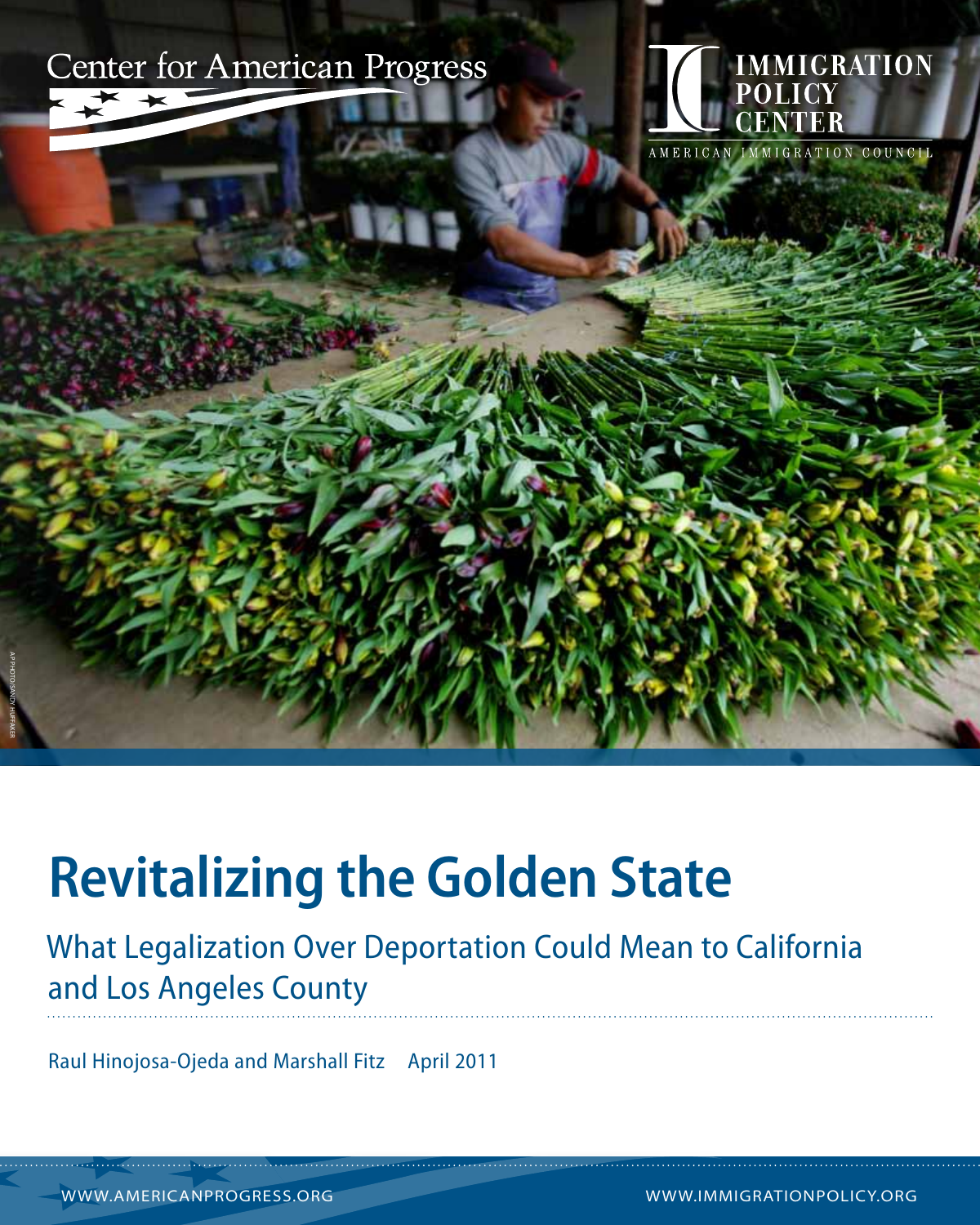



# **Revitalizing the Golden State**

## What Legalization Over Deportation Could Mean to California and Los Angeles County

Raul Hinojosa-Ojeda and Marshall Fitz April 2011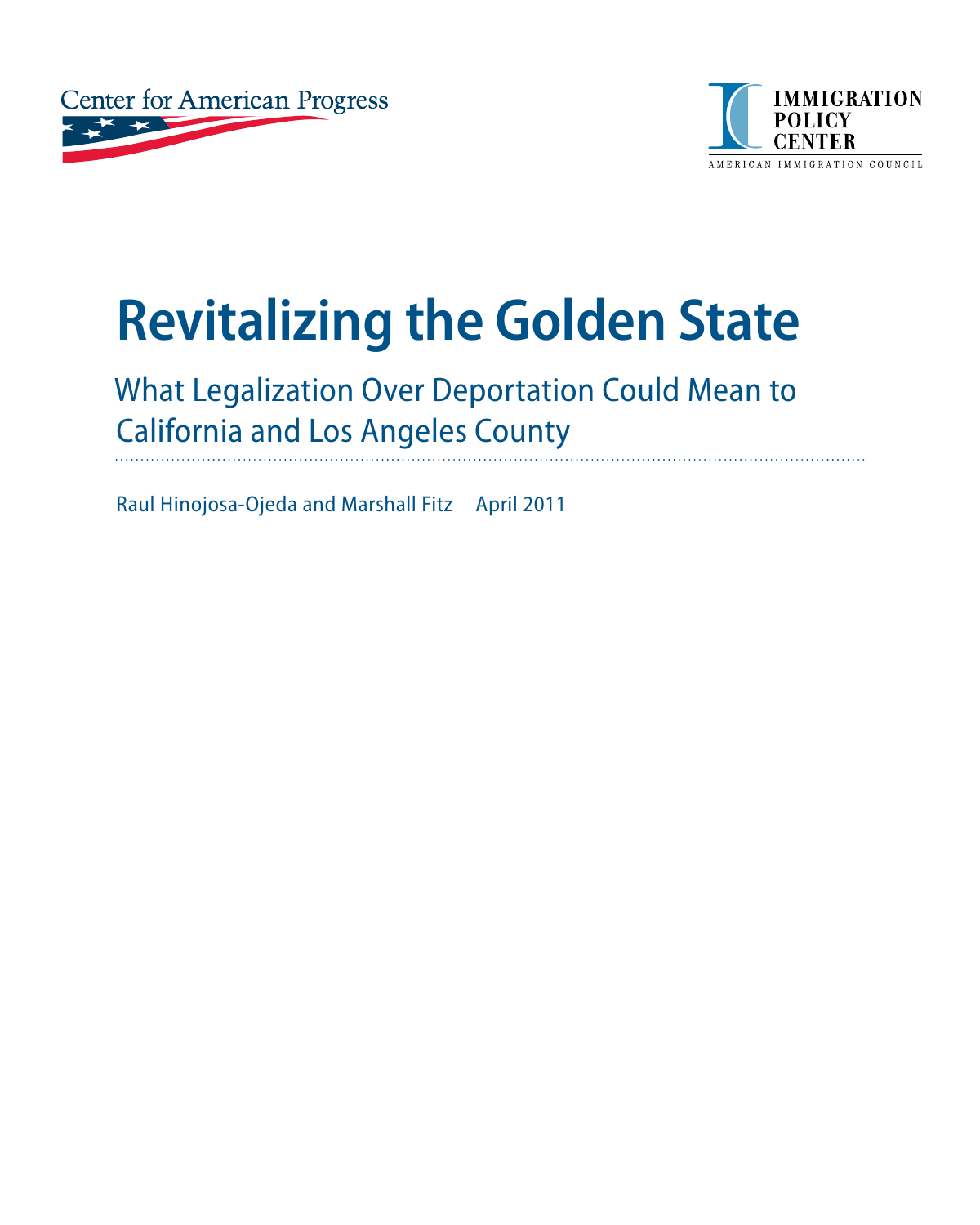## **Contents**

- **[Introduction and summary](#page-3-0)**
- **[Economic contributions of immigrants in California](#page-7-0)  [and Los Angeles County today](#page-7-0)**
- **[The economic consequences of deporting California's](#page-11-0)  [undocumented immigrants](#page-11-0)**
- **[The benefits of legalizing undocumented immigrants](#page-17-0)  [to work in California](#page-17-0)**
- **[Appendix: Methodology](#page-20-0)**
- **[References](#page-25-0)**
- **[Endnotes](#page-26-0)**
- **[About the authors](#page-27-0) and a[cknowledgements](#page-27-0)**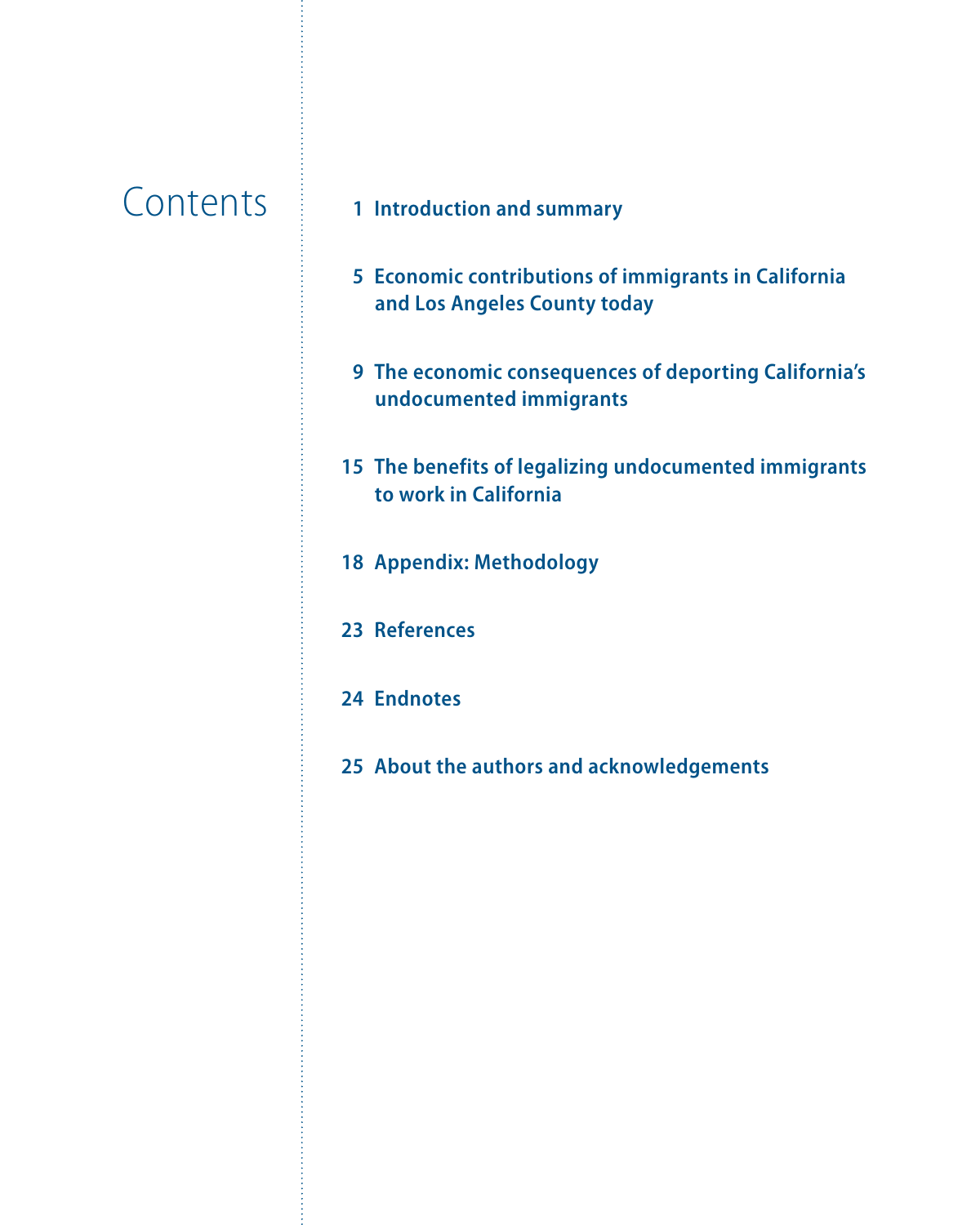## <span id="page-3-0"></span>Introduction and summary

California is home to nearly 10 million immigrants, more than one quarter of the state's population. Of those, 2.7 million are undocumented, and the vast majority of them have been living in the United States for more than 10 years.<sup>1</sup> California's immigrant contributions to the Golden State cannot be overstated. From Cesar Chavez, the pioneering agricultural labor-rights leader in the 20th century to Sergei Brin, the Russian entrepreneur behind one of the 21st century's most revolutionary companies, Google Inc., the foreign born and their descendants are woven into the state's cultural and economic fabric.

Still, that reality has not prevented some Californians, frustrated with our broken federal immigration system, to call for an Arizona-style "papers please" approach. In fact, a Tea Party activist and former chair of the Sonoma County Republican Party is currently organizing a petition drive to put a similar measure before the California voters on the next ballot.<sup>2</sup>

California is no stranger to anti-immigrant sentiment. This immigrant-rich state has grappled with issues related to legal and illegal immigration for decades. In 1994, then-Gov. Pete Wilson staked his political fortunes to a measure similar to S.B. 1070, Arizona's immigration enforcement law. The Wilson-backed measure known as Proposition 187—died in the courts but triggered a political backlash against the state's Republican establishment that persists to this day.<sup>3</sup>

Nonetheless, some state legislators in California appear willing to repeat the mistakes of 1994 by gearing up to push S.B. 1070-style legislation without considering the economic and fiscal consequences of such a move.4 The stated goal of this new wave of state-based enforcement legislation is to trigger a mass exodus of undocumented immigrants, by making "attrition through enforcement" the policy of state and local government agencies.<sup>5</sup> The threshold question that proponents of S.B.1070-style legislation have failed to answer is whether that goal serves the economic interests of the state's constituents.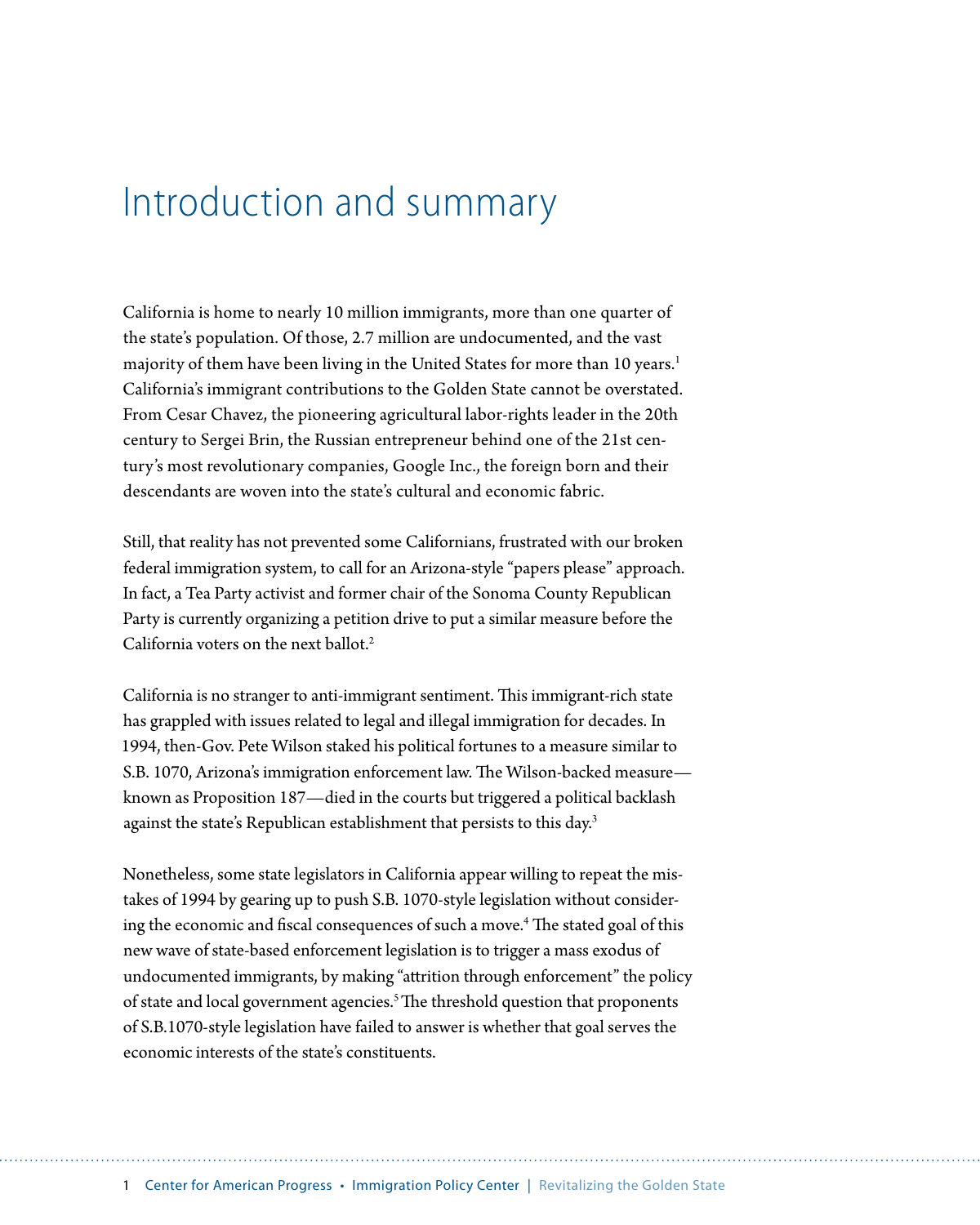The Center for American Progress and the Immigration Policy Center recently released a report answering that question as it related to Arizona.<sup>6</sup> Our economic analysis conclusively demonstrated that, if successful, S.B. 1070 would have grave consequences for the state's economy. In this report, we train our focus on California, with a separate look at Los Angeles County. We assess the economic ramifications to the state and county by answering the following two questions:

- If legislation designed to drive all undocumented immigrants from California actually accomplished that goal, what effect would it have on the state's economy and the economy of Los Angeles County?
- • Conversely, what would the impact be on the California and Los Angeles County economies if undocumented immigrants acquired legal status?

Our analysis finds that the economic and fiscal consequences of widespread deportation for California and L.A. County would be even more devastating than in Arizona. When undocumented workers are taken out of the economy, the jobs they support through their labor, their consumption, and their tax payments disappear as well. Particularly during a time of profound economic uncertainty, the type of dislocation envisioned by harsh immigration enforcement policies runs directly counter to the public interest.

Conversely, our analysis shows that legalizing the undocumented population in California and L.A. County would yield significant economic benefits. Based on the historical results of the last legalization program under the Immigration Reform and Control Act of 1986, a similar program would increase wages not only for immigrants but also for their

#### **Figure 1 Mass deportation versus mass legalization** Costs and consequences

#### **Deportation effects**

#### *California:*

- Decrease total employment by 17.4 percent
- • Eliminate 3.6 million jobs
- Shrink the state economy by \$301.6 billion
- • Reduce state's tax revenues by 8.5 percent

#### *Los Angeles County:*

- Decrease total employment by 21.9 percent
- Eliminate 1.3 million jobs for immigrant and native-born workers alike
- Shrink the county economy by \$106.4 billion
- • Reduce tax revenues by 11.6 percent

#### **Legalization effects**

#### *California:*

- Add 633,000 jobs
- Increase labor income by \$26.9 billion
- Increase tax revenues by \$5.3 billion

#### *Los Angeles County:*

- Add 211,000 jobs
- Increase labor income by \$10.3 billion
- Increase tax revenues by \$1.9 billion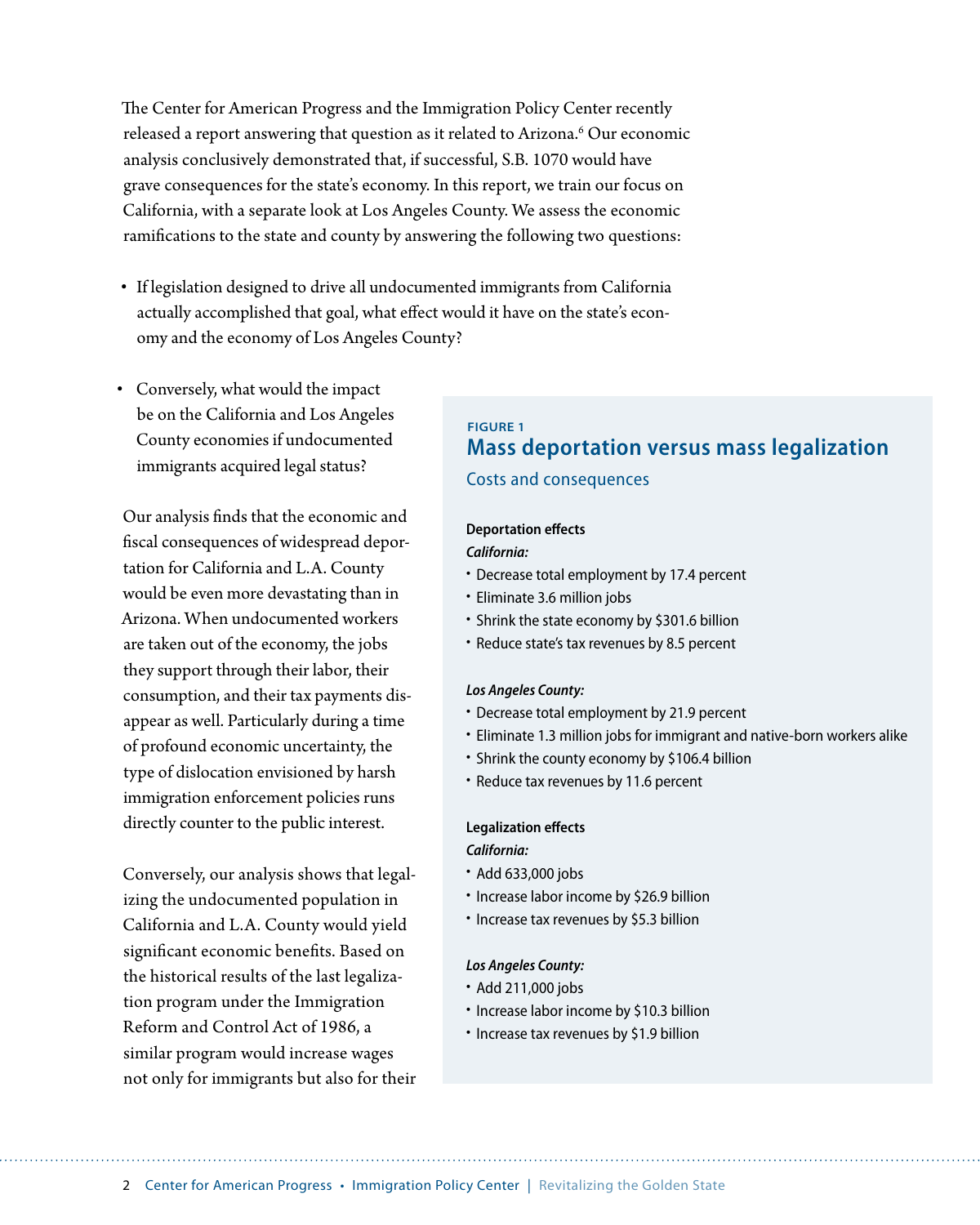native-born co-workers. This would generate more tax revenue and more consumer and business spending, supporting additional jobs throughout the state and L.A. County economies.

Our report estimates and compares the short-term shock to the state and county economies that would be immediately felt from a significant change in policy deportation or legalization. Our analysis evaluates the changes in economic output, employment levels, and tax contributions on the economies of California and, more specifically, Los Angeles County arising from these divergent policy approaches. This analysis demonstrates unequivocally that undocumented immigrants don't simply "fill" jobs—they create jobs. Through the work they perform, the money they spend, and the taxes they pay, undocumented immigrants sustain the jobs of many other workers in the U.S. economy, immigrants and native-born alike.

Were undocumented immigrants to suddenly vanish, the jobs of many Americans in California and L.A. County would vanish as well. By contrast, were undocumented immigrants to acquire legal status, their wages and productivity would increase, they would spend more in our economy and pay more in taxes, and new jobs would be created. (see Figures 1 and 2)

#### **Figure 2 Boosting jobs, boosting tax revenues**

What California can do with \$5.3 billion in additional tax revenues from legalizing undocumented workers

- • Fully fund the proposed 2011-2012 general fund expenditures for the legislative, judicial, and executive branches, state and consumer services, business transportation and housing, environmental protection, labor workforce development, nonagency departments, and statewide expenditures, with money left over $7$
- Provide in-state tuition to University of California schools for more than 300,000 students<sup>8</sup>
- Build and fully staff 600 new elementary schools<sup>9</sup>
- Provide vaccinations for half of California's children<sup>10</sup>
- Build 104 large (4-8 stories) hospitals<sup>11</sup>
- Give every Californian \$143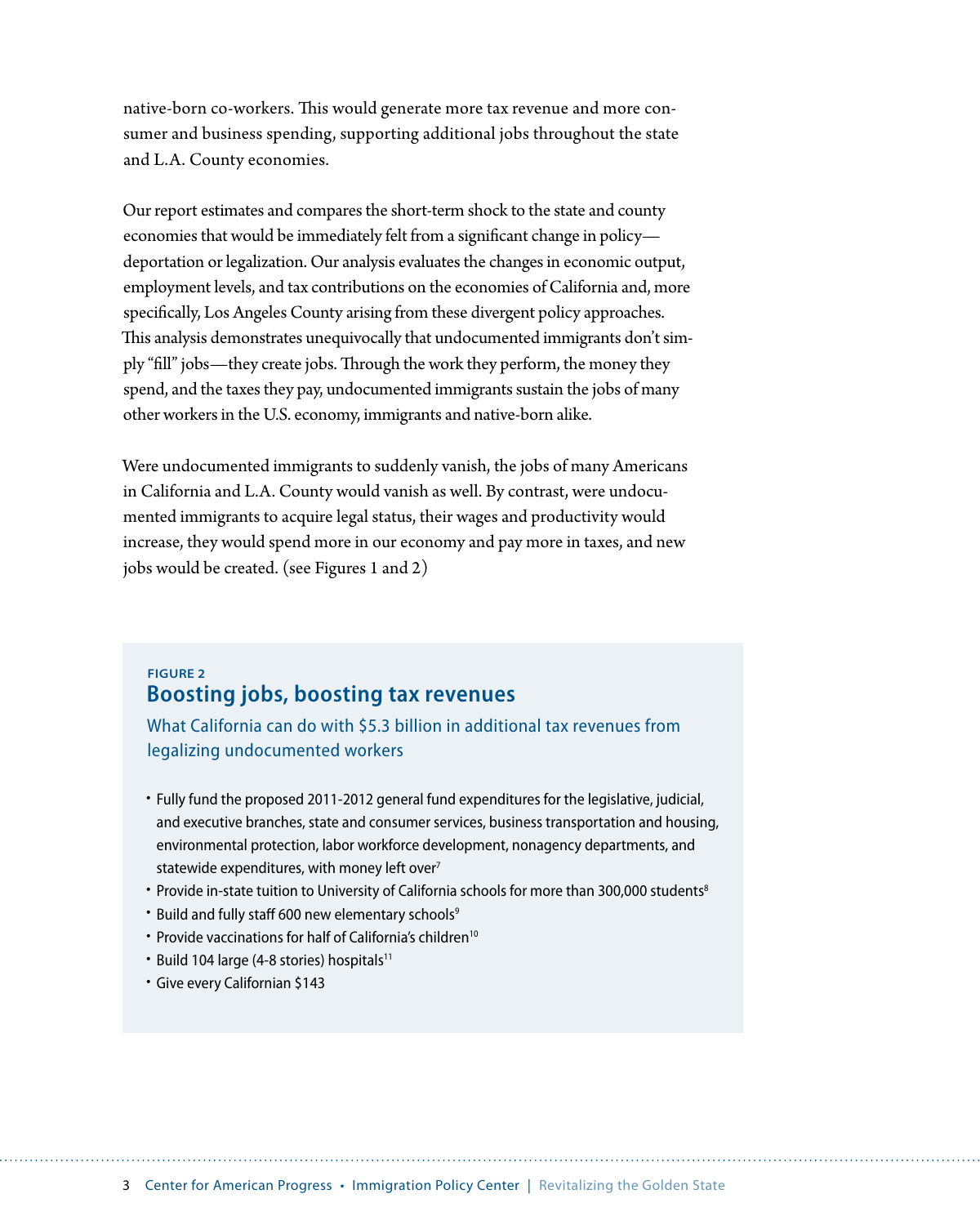In short, mimicking Arizona's goal of mass expulsion would be economically self-destructive to the California economy and the L.A. county economy. California went down that road in the early 1990s and accomplished nothing except to unleash a political backlash from the fastest growing demographic group in the state and nation. California should opt instead for the more forward-looking approach that puts all workers on a legal, even footing. That progressive strategy could serve as a costless stimulus to the economy that would improve the state's fiscal balances.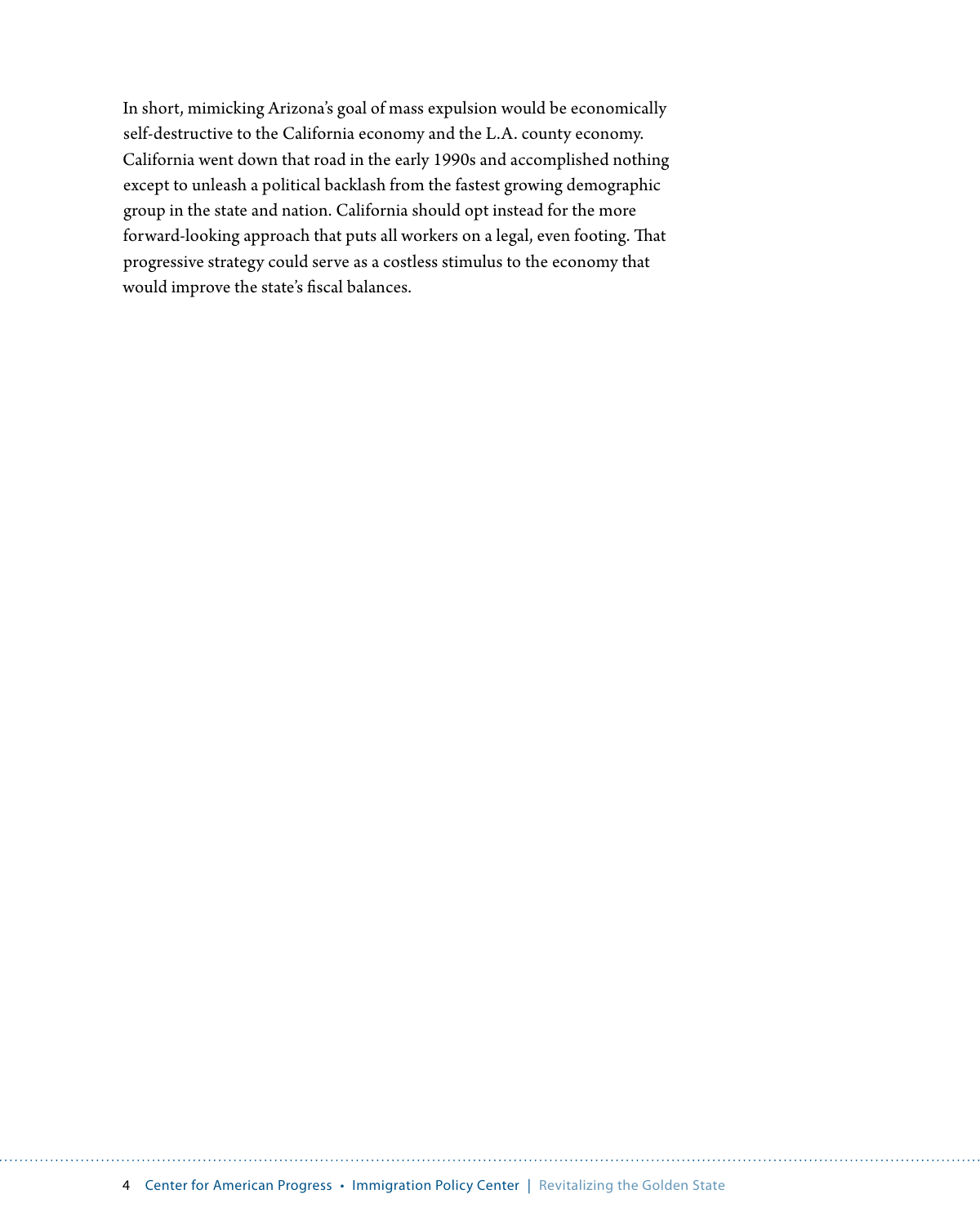# <span id="page-7-0"></span>Economic contributions of immigrants in California and Los Angeles County today

Debates about the economic and fiscal benefits and drawbacks of immigrants typically oversimplify the role that immigrants play in our economy. But the impact that immigrants (or any cohort for that matter) have on the economy is multifaceted and complex. Nowhere in the nation is that more true than in California. Immigrants are not just workers; they are also consumers and taxpayers. The effects of their labor and consumption on economic growth and fiscal health must be factored in as we consider how to address the situation of a large undocumented workforce.

This section of the report examines the economic and fiscal contributions immigrants—documented and undocumented—currently make in California, and Los Angeles County. Although the stated goal of S.B. 1070-type initiatives is to drive undocumented immigrants from the state, the effect has been to create an inhospitable environment for all immigrants. Undocumented immigrants live in mixedstatus families with legal immigrants and U.S. citizens. Measures geared toward undocumented immigrants thus hit a significantly larger population. As such, we provide a snapshot of the overall contributions immigrants make to the California and L.A. County economies in addition to the specific impacts made by undocumented immigrants. (See the Appendix on page 18 for a detailed explanation of the methodology used in this report.)

Immigrants account for a significant share of the population in California and Los Angeles. First-generation immigrant Americans as a whole accounted for 27.1 percent of the population in California, and 35.5 percent in Los Angeles County. Undocumented immigrants accounted for 7.4 percent of California's population and 10.2 percent of LA's population in 2008.<sup>12</sup> (see Table 1) Of course, given that immigrants are predominantly drawn to the United States in search of improved economic opportunity, large numbers of these immigrants are in the California workforce and contribute enormously to the economies of California and Los Angeles.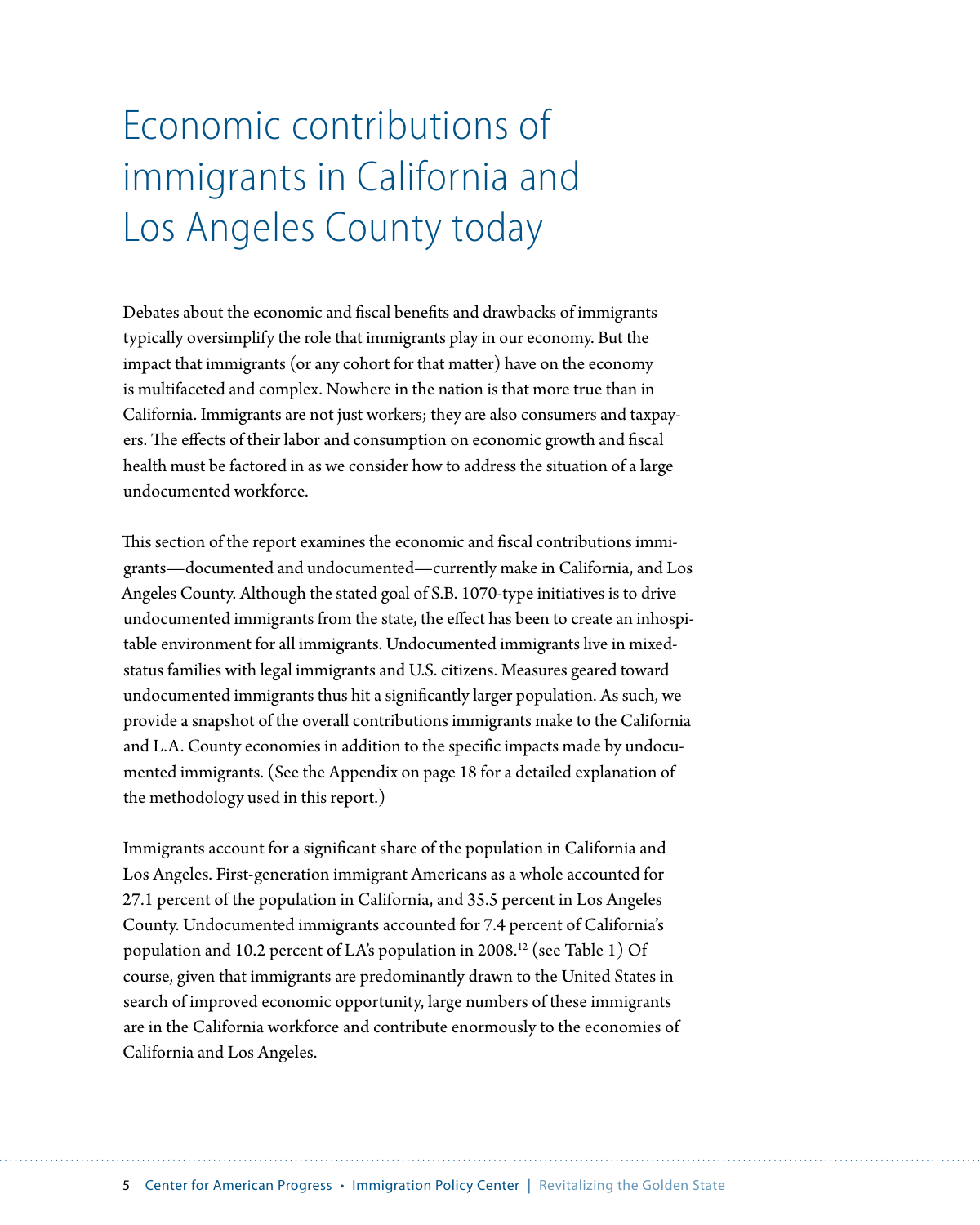#### **Table 1 More than a quarter of the state's population is a lot of people**

|                     | <b>California</b> | <b>Proportion of total population</b> | <b>Los Angeles</b> | <b>Proportion of total population</b> |
|---------------------|-------------------|---------------------------------------|--------------------|---------------------------------------|
| Total population    | 36,418,499        | 100%                                  | 9,832,137          | 100%                                  |
| Legal foreign born* | 7,155,606         | 19.6%                                 | 2,491,729          | 25.3%                                 |
| Undocumented        | 2,700,000         | 7.4%                                  | 1,000,000          | 10.2%                                 |
| Total foreign born  | 9,855,606         | 27.1%                                 | 3,491,729          | 35.5%                                 |

#### Proportion of foreign-born residents in California and Los Angeles County

Source: Pew Hispanic Center estimates and 2006-2008 American Community Survey estimates.

\* Includes naturalized citizens.

Note: These figures represent the total population, not just estimates of those residents active in the labor force. The undocumented estimates were constructed based on figures published by the Pew Hispanic Center (Passel & Cohn 2009). The category "Legal Foreign-Born" was obtained by subtracting the estimated undocumented population (Passel & Cohn 2009) from the estimated number of non-citizen residents in the 2006-2008 American Community Survey.

Immigrant workers as a whole added \$492 billion to California's gross state product—the total value added by workers of goods and services produced in the state—in 2008. The undocumented workforce by itself accounted for \$158 billion of this GSP. Looking at economic output of immigrant workers in the state—the total value of all goods and services produced in the economy—the figures are an even more stunning \$900 billion, and the output of undocumented immigrant

#### **Table 2 The economic importance of immigrants**

Gross state product, economic output, and labor income by documented and undocumented residents in California and Los Angeles County

|                         | <b>Employment</b><br>(thousands) | <b>Percent of total labor force</b><br>by immigration status | GSP(1)<br>(millions) | Output (2)<br>(millions) | Labor income (3)<br>(millions) | <b>Other</b><br>income $(4)$ |
|-------------------------|----------------------------------|--------------------------------------------------------------|----------------------|--------------------------|--------------------------------|------------------------------|
| California (5)          |                                  |                                                              |                      |                          |                                |                              |
| Total workers           | 20,620                           | 100%                                                         | \$1,749,836          | \$3,202,735              | \$976,240                      | \$642,553                    |
| Legal residents         | 3,938                            | 19.1%                                                        | \$334,219            | \$611,722                | \$186,462                      | \$122,715                    |
| Undocumented immigrants | 1,856                            | 9.0%                                                         | \$157,485            | \$288,246                | \$87,862                       | \$57,836                     |
| Total foreign born      | 5,794                            | 28.1%                                                        | \$491,704            | \$899,968                | \$274,324                      | \$180,551                    |
| Los Angeles (6)         |                                  |                                                              |                      |                          |                                |                              |
| <b>Total workers</b>    | 5,674                            | 100%                                                         | \$483,654            | \$871,478                | \$264,298                      | \$182,984                    |
| Legal residents         | 1,379                            | 24.3%                                                        | \$117,528            | \$211,769                | \$64,224                       | \$44,465                     |
| Undocumented immigrants | 692                              | 12.2%                                                        | \$59,006             | \$106,320                | \$32,244                       | \$22,317                     |
| Total foreign born      | 2,071                            | 36.5%                                                        | \$176,534            | \$318,089                | \$96,468                       | \$66,782                     |

(1) Value added includes employee compensation, proprietary income, other property income, and indirect business tax. It represents the contribution of each industry to Gross Domestic Product (GDP). (2) Output represents total value added by sector plus the total value of inventory and purchases by intermediate and final consumers.

(3) Labor income is the pre-tax earnings of workers, including all benefits.

(4) Other income includes earnings from rents, royalties, and dividends.

(5) California estimates constructed using Passel & Cohn 2009; Fortuny, Capps, & Passel 2007; and Myers, Pitkin, and Park 2005.

(6) Los Angeles County estimates constructed using Fortuny, Capps & Passel 2007.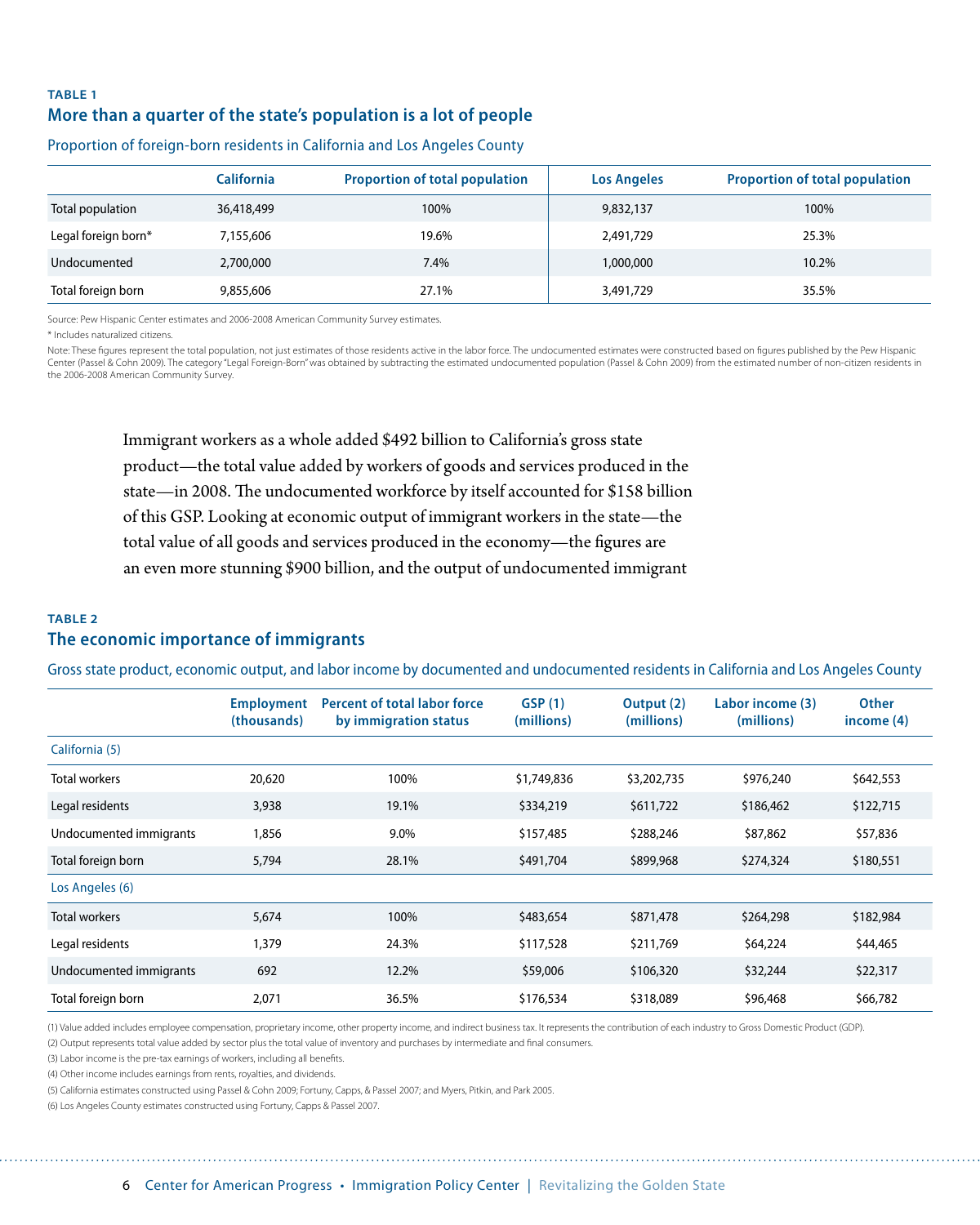workers was more than \$288 billion. As table 2 shows, even zeroing in just on Los Angeles County, the economic impacts from the immigrant workforce are significant. Undocumented workers alone accounted for \$59 billion of Los Angeles's gross product and \$106 billion in total economic output.

Of course, these workers are not only producing important goods and services but also earning money that they spend in the state and contributing to economic growth and job creation that way. And the pre-tax earnings of immigrant workers in California were significant—more than \$274 billion for all immigrant workers in the state and nearly \$88 billion for undocumented workers. (see Table 2) Clearly, the sheer size of the impacts these populations make renders it imperative to consider the economic implications of proposed enforcement policies.

The output and spending of all immigrant workers generated 11.4 million jobs in California and 3.7 million jobs in Los Angeles. The output and spending just of undocumented workers generated 3.6 million in the state and 1.2 million jobs in the county. These output and spending calculations per job are based on the number of direct, indirect, and induced jobs related to the economic activities of immigrants

#### **Table 3 Employment creation by immigrants**

The direct, indirect, induced, and total employment effects of foreign-born workers in California and Los Angeles County

Jobs in thousands

|                         | <b>Employment</b> | <b>Percent of total labor force</b><br>by immigration status | Indirect employment<br>impact (1) | <b>Induced employment</b><br>impact(2) | <b>Total employment</b><br>impact |
|-------------------------|-------------------|--------------------------------------------------------------|-----------------------------------|----------------------------------------|-----------------------------------|
| California (3)          |                   |                                                              |                                   |                                        |                                   |
| Total workers           | 20,620            | 100%                                                         | $\overline{\phantom{a}}$          | $\overline{\phantom{a}}$               | $\overline{\phantom{0}}$          |
| Legal residents         | 3,938             | 19.1%                                                        | 1,786                             | 2,069                                  | 7,793                             |
| Undocumented immigrants | 1,856             | 9.0%                                                         | 843                               | 886                                    | 3,585                             |
| Total foreign born      | 5,794             | 28.1%                                                        | 2,629                             | 2,955                                  | 11,378                            |
| Los Angeles (4)         |                   |                                                              |                                   |                                        |                                   |
| Total workers           | 5,674             | 100%                                                         | $\overline{\phantom{a}}$          | $\overline{\phantom{a}}$               | $\overline{\phantom{a}}$          |
| Legal residents         | 1,379             | 24.3%                                                        | 488                               | 616                                    | 2,483                             |
| Undocumented immigrants | 692               | 12.2%                                                        | 264                               | 293                                    | 1,249                             |
| Total foreign born      | 2,071             | 36.5%                                                        | 752                               | 909                                    | 3,732                             |

(1) Indirect employment impact is the effect on employment in one industry caused by a change in employment in another industry, as a result of the interaction between industries. For instance, when employment is reduced in a given industry (direct), transactions between that industry and others decrease, and thus, more employees are laid off (indirect). (2) Induced employment impact is the change in employment caused by a reduction in household spending, which happens when a drop in demand for goods and services causes a drop in an industry's demand

for employment.

(3) California estimates constructed using Passel & Cohn 2009; Fortuny, Capps, & Passel 2007; and Myers, Pitkin, and Park 2005.

(4) Los Angeles County estimates constructed using Fortuny, Capps & Passel 2007.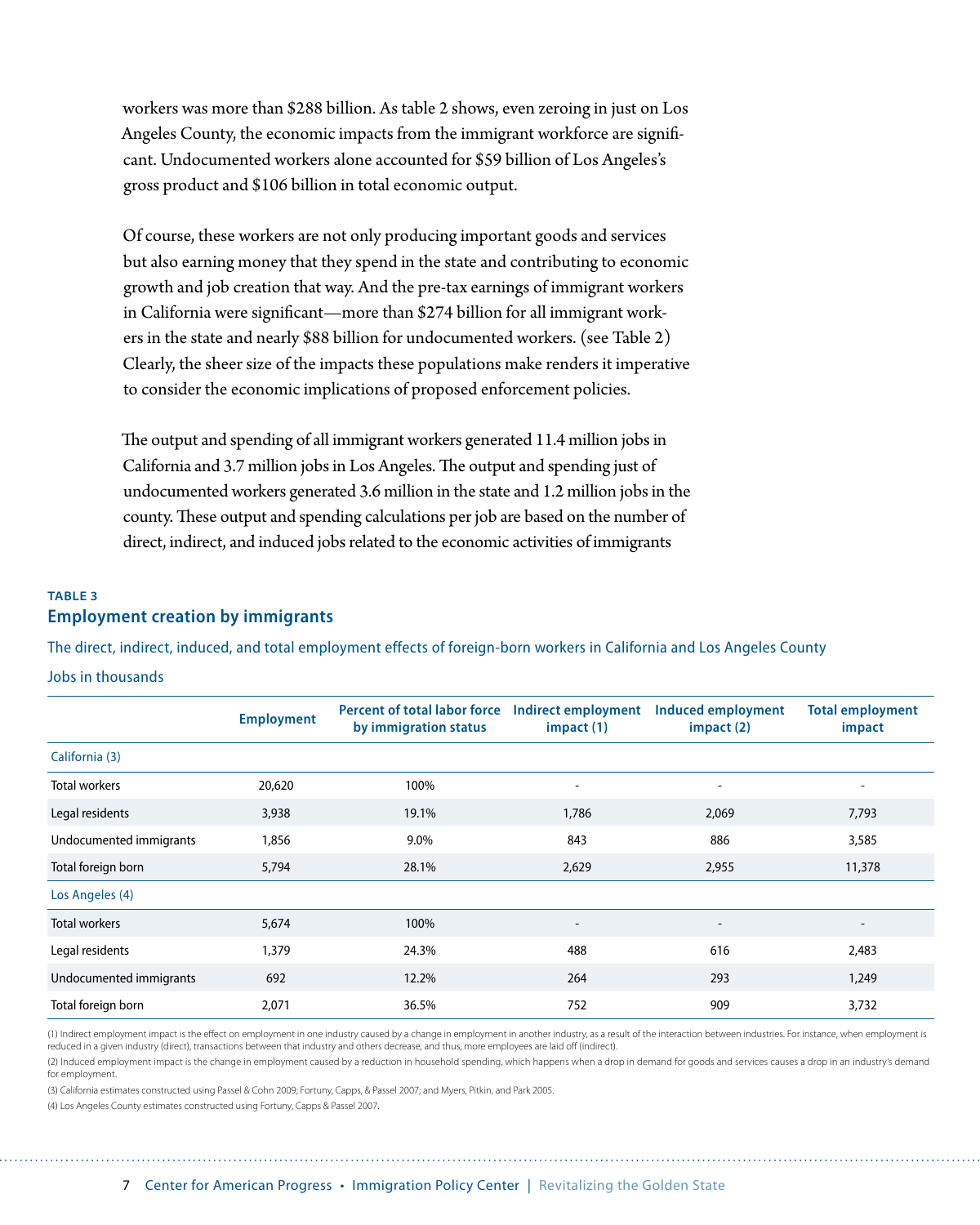in California. Direct employment refers to direct labor force participation. Indirect employment refers to the effect of employment in industries connected to the industries in which these workers are employed. And induced employment refers to the effect of household spending on employment across the economy. (see Table 3)

Rounding out this snapshot of immigrants' present economic contributions to California is the fact that immigrant workers pay billions of dollars of taxes to the state treasury. Just like native-born Californians, immigrants pay personal taxes, such as income tax and property tax, business taxes (among them corporate profits taxes, dividends, and property taxes), and sales taxes. Our analysis estimates that immigrants on the whole paid \$95 billion in taxes in 2008 while undocumented immigrants paid approximately \$26 billion. (see Table 4)

The upshot: Immigrants living and working in California and Los Angeles County make significant contributions to the overall prosperity of the state. So what would happen if all the undocumented immigrants were driven from the state? To this question we now turn.

#### **Table 4 The tax revenues immigrants pay**

Estimated tax contributions of Californians and Los Angeleans by residency status

|                         | <b>Population</b><br>(thousands) | <b>Percent of total population</b><br>by immigration status | <b>Personal taxes</b><br>(millions) (1) | <b>Business taxes</b><br>$(millions)$ $(2)$ | Sales taxes<br>(millions) | <b>Total taxes</b><br>(millions) |
|-------------------------|----------------------------------|-------------------------------------------------------------|-----------------------------------------|---------------------------------------------|---------------------------|----------------------------------|
| California (3)          |                                  |                                                             |                                         |                                             |                           |                                  |
| Total                   | 36,418                           | 100%                                                        | \$84,729                                | \$150,012                                   | \$114,781                 | \$349,522                        |
| U.S. citizens (4)       | 26,563                           | 72.9%                                                       | \$61,800                                | \$109,415                                   | \$83,719                  | \$254,934                        |
| Legal residents         | 7,156                            | 19.6%                                                       | \$16,648                                | \$29,475                                    | \$22,552                  | \$68,675                         |
| Undocumented immigrants | 2,700                            | 7.4%                                                        | \$6,282                                 | \$11,122                                    | \$8,510                   | \$25,914                         |
| Total foreign born      | 9,856                            | 27.1%                                                       | \$22,930                                | \$40,597                                    | \$31,062                  | \$94,589                         |
| Los Angeles (5)         |                                  |                                                             |                                         |                                             |                           |                                  |
| Total                   | 9,832                            | 100%                                                        | \$20,752                                | \$39,398                                    | \$29,646                  | \$89,797                         |
| U.S. citizens (4)       | 6,340                            | 64.5%                                                       | \$13,382                                | \$25,407                                    | \$19,117                  | \$57,906                         |
| Legal residents         | 2,492                            | 25.3%                                                       | \$5,259                                 | \$9,985                                     | \$7,513                   | \$22,757                         |
| Undocumented immigrants | 1,000                            | 10.2%                                                       | \$2,111                                 | \$4,008                                     | \$3,015                   | \$9,134                          |
| Total foreign born      | 3,492                            | 35.5%                                                       | \$7,370                                 | \$13,993                                    | \$10,528                  | \$31,891                         |

(1) Personal taxes include income tax, motor vehicle license fees, property tax and other non-tax fines and fees.

(2) Business taxes include corporate profits tax, dividends, motor vehicle license fees, property tax, severance tax, and other taxes.

(3) California estimates constructed using Passel & Cohn 2009; Fortuny, Capps, & Passel 2007; and Myers, Pitkin, and Park 2005.

(4) Los Angeles County estimates constructed using Fortuny, Capps & Passel 2007.

(5) U.S. citizens include children born overseas to U.S. citizen parents and children born in Puerto Rico and other U.S. territories.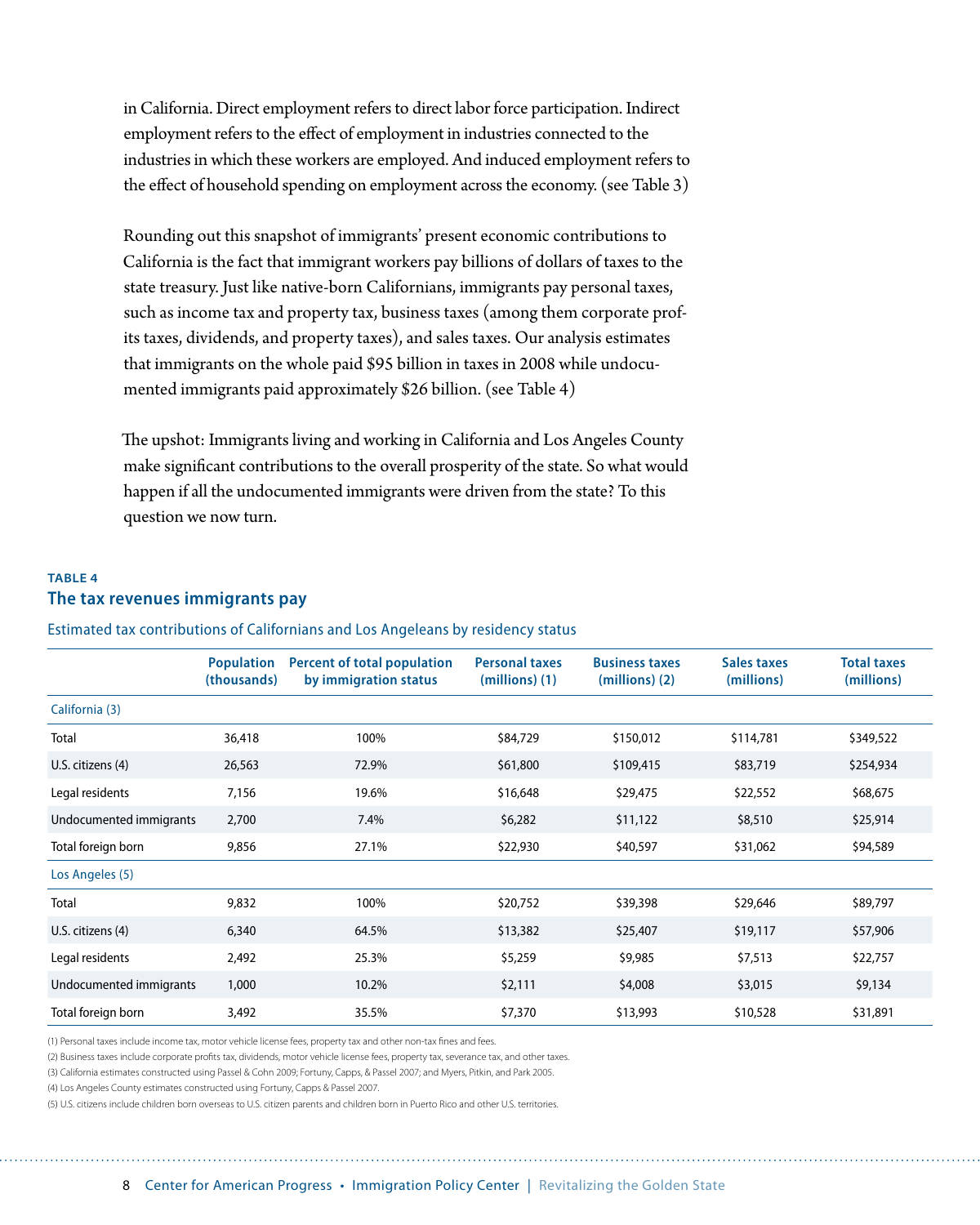# <span id="page-11-0"></span>The economic consequences of deporting California's undocumented immigrants

Removing all of the undocumented immigrants from California would have substantial, indeed devastating, consequences for everyone remaining in the state. Driving the undocumented immigrants out of California would lead to significant losses of jobs for both native-born and foreign-born workers. It would trigger a major contraction of the state economy as it struggles to grow its way past the Great Recession. And it would lead to substantial lost tax revenue for the state government, which is already reeling from the recession and high unemployment.<sup>13</sup>

Viewed through a strict economic lens, it is indisputable that the goal of mass deportation behind S.B. 1070 and related proposals contravenes the most basic public interest in a stable and growing economy. Indeed, the simplistic narrative that driving undocumented workers from the state will free up jobs for nativeborn Californians and legal immigrants does not hold up to scrutiny. In fact, pushing those workers out of the state would shrink the state's economy and trigger significant additional job losses in a state already suffering from high unemployment and stagnant job growth.14

Why? Because, as the prior section highlighted, these workers are not one-dimensional economic actors. They operate within a complex and dynamic system. When significant numbers of workers of any background (or immigration status) are removed from the labor force, there are reverberating effects throughout the economy. If mass deportation policies were enacted by the state or county, California and Los Angeles County could also anticipate huge costs beyond the direct economic havoc it would create. The costs to Arizona from lost conferences and conventions in the wake of S.B. 1070 and the litigation costs to a city like Farmers Branch, Texas, that adopted a localized version of S.B. 1070 highlight additional economic consequences of going down this path.<sup>15</sup> (see box)

Here's an example of what could happen in California in just one industry—agriculture. If undocumented immigrants working in the fields of California—50 percent to 75 percent of the workforce by most estimates—are driven out of work and out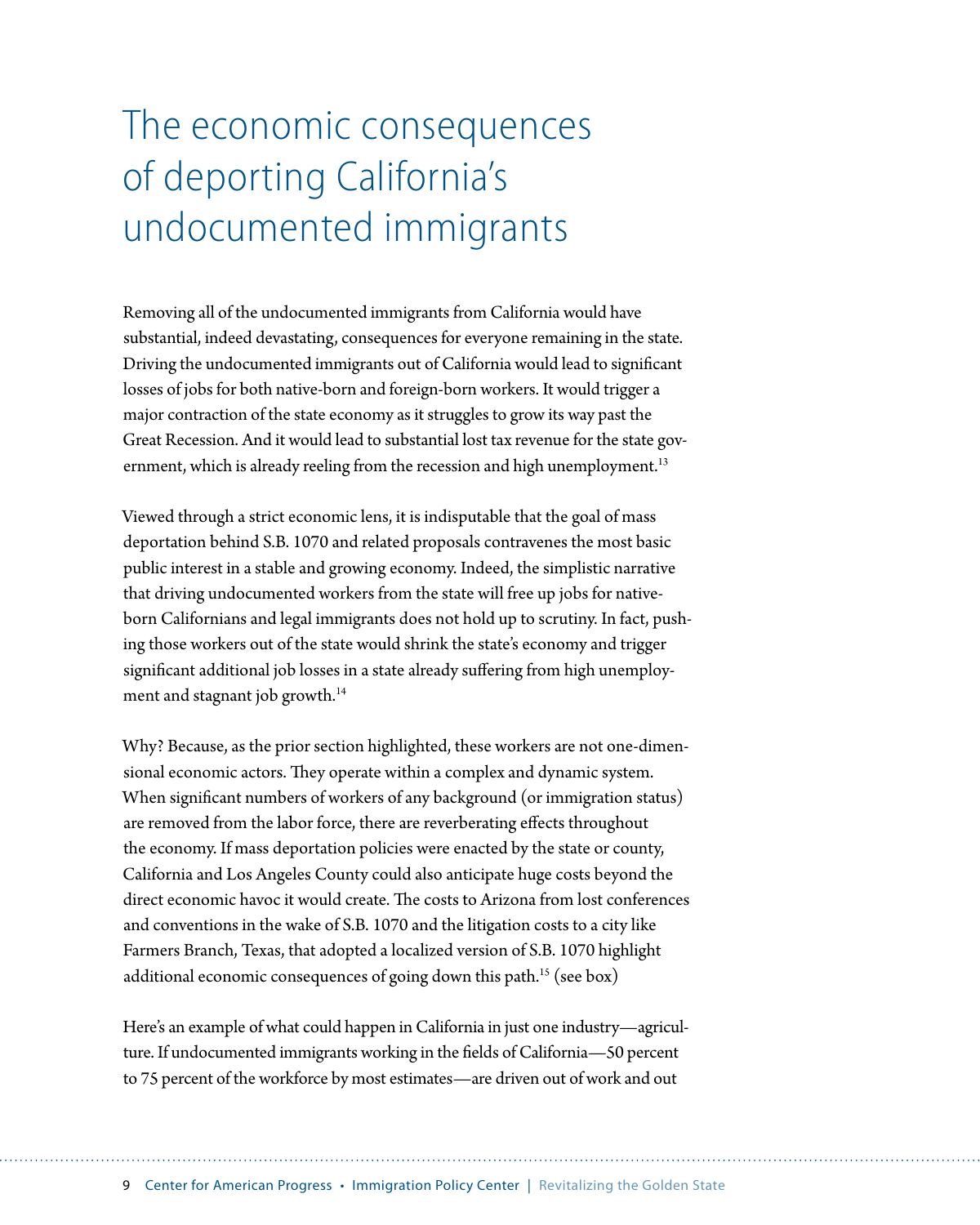#### **What happens when a city overreaches?**

#### The tale of Farmers Branch, Texas

In November 2006, Farmers Branch, Texas, a small Dallas suburb of 26,000 people, passed an ordinance aimed at driving undocumented immigrants from the city by prohibiting them from renting apartments. The ordinance required apartment owners and managers to obtain proof of citizenship from every member of a family. Failure to comply could result in fines up to \$500 a day. The ordinance also made the city's official language English, and authorized local law enforcement to enforce federal immigration laws on a limited basis as part of a federal program.

After passage, four lawsuits were filed against the city, including one from local businesses that claimed that the English-only provision hurt businesses. The lawsuits were eventually combined, and in 2008 the ordinance was declared unconstitutional. The Farmers Branch city council has since passed two other versions, the last one requiring renters to pay a \$5 fee and state their legal status on occupancy papers, but both have been declared unconstitutional.

As of December 2010, defending its city ordinances cost Farmers Branch's taxpayers \$3.7 million, and that cost is expected to rise to \$5 million. As a result of these high legal fees, the city was forced to cut the salaries and benefits of city employees by 1 percent, resulting in \$300,000 in savings that would be directed toward paying legal and court fees.

What's more, a study by economists from the University of North Texas concludes that the repeated attacks on immigrants by the Farmers Branch city has and will continue to have a "deleterious effect on the city's ability to attract, develop, and retain business."16

of the state by an aggressive state crackdown, it will trigger a cascade of unintended economic consequences. The farmers, of course, are hurt; if they can't harvest the crops, they can't pay their bills.

But the harm doesn't stop there. If farmers can't harvest their crops, the truckers who transport those crops to food processors, grocery stores, and restaurants lose work. And if those enterprises that rely on these crops to prepare meals or resell to consumers want to remain in business, they will have to pay more for new producers. The increased demand from a far smaller number of producers will elevate prices for all consumers. And more money spent on lettuce means less money spent elsewhere in the economy.

Over time, some of the farm jobs would be filled by currently unemployed workers and a measure of equilibrium would be restored. But we know that even the promise of substantial wages fails to draw significant numbers of U.S. workers to the fields; it often means moving to remote locations and it is backbreaking work.17 Even assuming more U.S. workers attempted to do these jobs than we have seen in the past, the immediate consequences of driving undocumented workers out of the industry would be significant—and many of the jobs will never be filled. It will take time to recruit and train the workers who are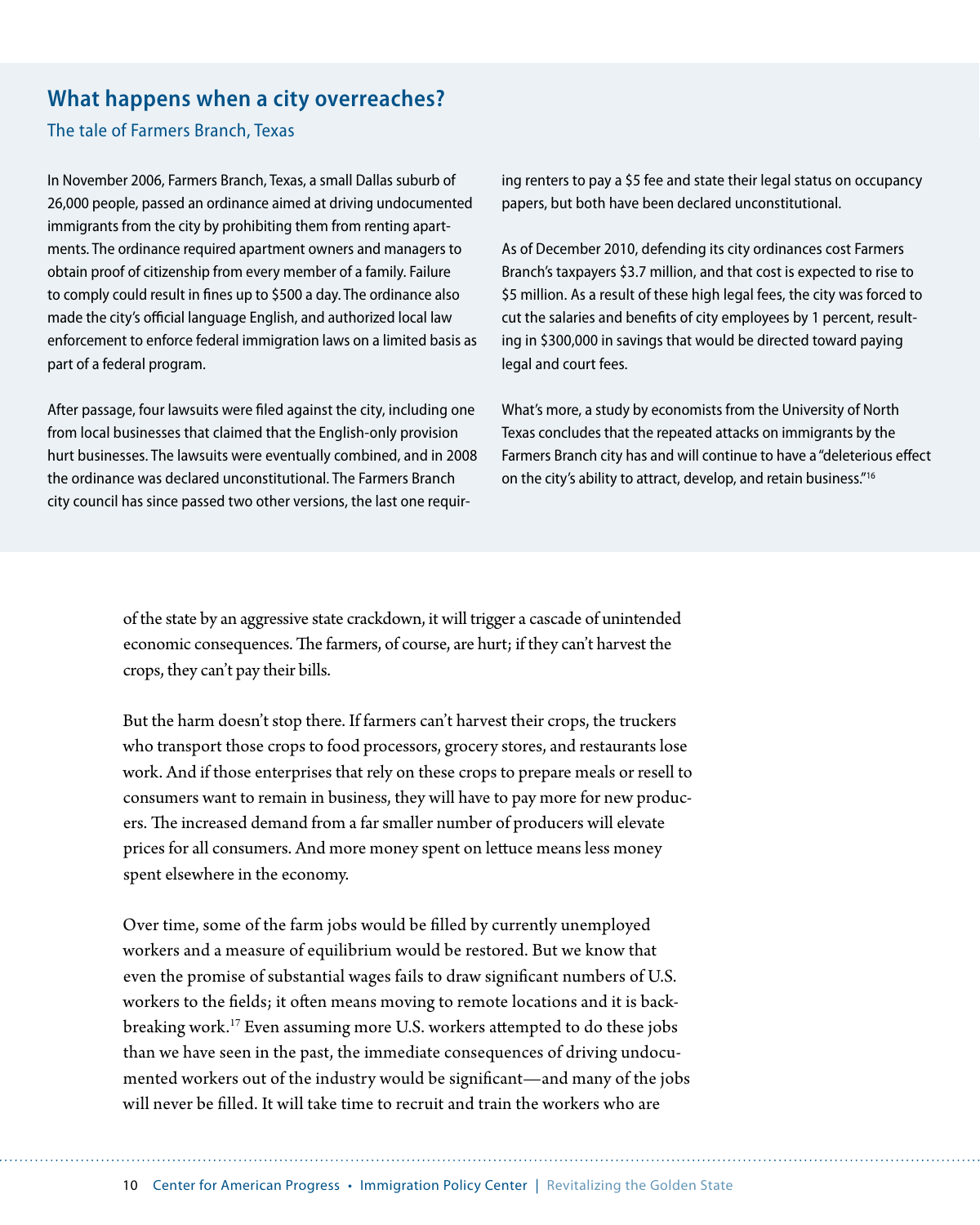#### **Table 5**

#### **Mass deportation, mass income losses**

#### The income effects of deporting undocumented workers in California

Labor income in millions of dollars

|                         | <b>Total labor</b><br>income | <b>Direct labor</b><br>income impact (1) | <b>Indirect labor</b><br>income impact (2) | <b>Induced labor</b><br>income impact (3) | <b>Total labor</b><br>income impact | Percentage<br>change |
|-------------------------|------------------------------|------------------------------------------|--------------------------------------------|-------------------------------------------|-------------------------------------|----------------------|
| State of California (4) | \$976,240                    |                                          |                                            |                                           |                                     | 0%                   |
| 15 percent deportation  |                              | $-$12,907$                               | $-56,859$                                  | $-56,061$                                 | $-525,827$                          | $-2.6%$              |
| 30 percent deportation  |                              | $-526,697$                               | $-$14,009$                                 | $-512,481$                                | $-553,187$                          | $-5.4%$              |
| 50 percent deportation  |                              | -\$44,495                                | -\$23,349                                  | -\$20,802                                 | -\$88,646                           | $-9.1%$              |
| 100 percent deportation |                              | -\$87,862                                | -\$46,699                                  | $-541,604$                                | $-5176,165$                         | $-18.0%$             |
| Los Angeles County (4)  | \$264,298                    |                                          |                                            |                                           |                                     | 0%                   |
| 15 percent deportation  |                              | $-55,107$                                | $-52,189$                                  | $-52,069$                                 | $-$ \$9,365                         | $-3.5%$              |
| 30 percent deportation  |                              | $-510,215$                               | -\$4,378                                   | $-54,137$                                 | -\$18,730                           | $-7.1%$              |
| 50 percent deportation  |                              | $-517,024$                               | -\$7,296                                   | $-56,895$                                 | $-531,216$                          | $-11.8%$             |
| 100 percent deportation |                              | -\$32,244                                | -\$14,593                                  | -\$13,791                                 | -\$60,628                           | $-22.9%$             |

(1) Direct labor income impact is the change in pre-tax earnings of undocumented workers, including all benefits, as a result of their removal from the regional economy.

(2) Indirect labor income impact is the change in pre-tax earnings of workers as a result of changes in employment caused by the interaction of industries affected by undocumented worker deportation. For example, when employment is reduced in a given industry (direct), transactions between that industry and others decrease, and thus, more employees are laid off (indirect).

(3) Induced labor income impact is the change in pre-tax earnings of workers caused by the reduction in employment resulting from a reduction in household spending and a consequent drop in demand for goods and services.

(4) IMPLAN base data. This case represents the economy without any changes in employment or other values. Note: Totals may not sum due to rounding error.

> willing to try. In the interim, many crops will perish, farms will go in to foreclosure, and the effects of contraction will accelerate.

> Of course, the consequences of mass deportation are not limited to those workers and industries directly connected to the agricultural industry. When undocumented immigrants working in the fields are plucked from the state, they stop paying rent, they stop buying clothes, groceries, and gas, and they stop paying taxes to the state. And as that spending declines, jobs in department stores, property management companies, and transportation companies are lost. As each of those industries suffers losses and shrinks, U.S. workers in the state are hurt, state revenues are lost, and the state economy contracts.

Our analysis shows that the contraction from rapidly removing undocumented immigrant workers would have severe ramifications for the state. If all undocumented workers were expelled, California would lose more than \$176 billion in labor income, defined as pre-tax salary and wage earnings. And as that income decreases, the earnings that would otherwise be spent in the state's economy, for example, on groceries, clothes, and housing, also are lost. (see Table 5)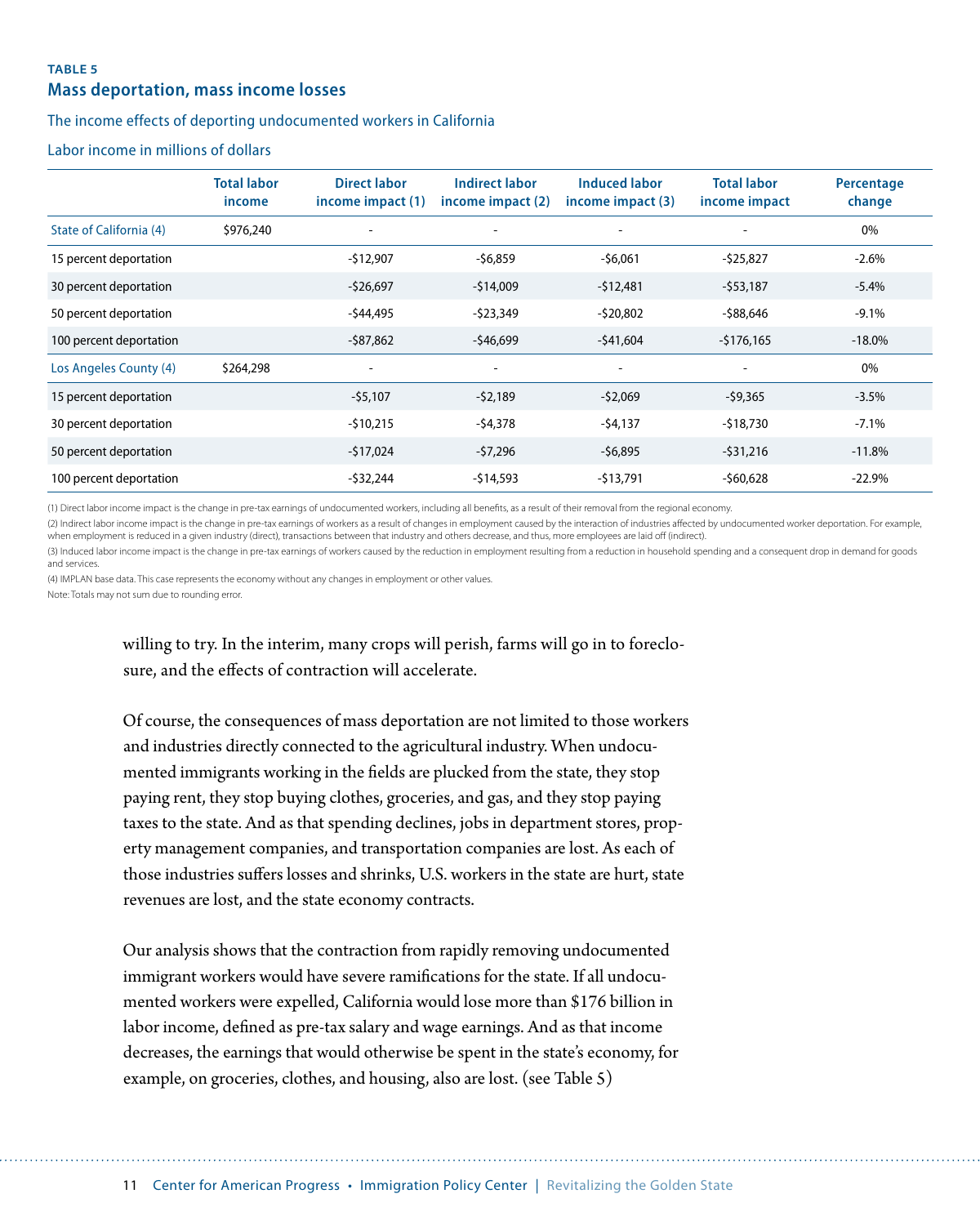#### **Table 6 Devastating California's economy**

#### The effects of deporting undocumented immigrant workers on state domestic product

GSP in millions of dollars

|                            | <b>Total GSP</b> | <b>Direct GSP impact</b><br>(1) | <b>Indirect GSP</b><br>$im$ pact $(2)$ | <b>Induced GSP</b><br>impact(3) | <b>Total GSP impact</b>  | Percentage change |
|----------------------------|------------------|---------------------------------|----------------------------------------|---------------------------------|--------------------------|-------------------|
| <b>State of California</b> | \$1,749,836      |                                 | $\overline{\phantom{a}}$               | $\overline{\phantom{0}}$        |                          |                   |
| 15 percent deportation     |                  | $-$18,047$                      | $-510,230$                             | $-510,858$                      | -\$39,134                | $-2.2%$           |
| 30 percent deportation     |                  | -\$37,578                       | $-520,888$                             | $-522,359$                      | $-$ \$80,825             | $-5.6%$           |
| 50 percent deportation     |                  | $-$ \$62,630                    | -\$34,815                              | -\$37,265                       | -\$134,709               | $-7.7\%$          |
| 100 percent deportation    |                  | $-$157,485$                     | $-$ \$69,630                           | $-574,530$                      | $-$ \$301,645            | $-17.2%$          |
| <b>Los Angeles County</b>  | \$483,654        | -                               | $\overline{\phantom{a}}$               | $\overline{a}$                  | $\overline{\phantom{0}}$ |                   |
| 15 percent deportation     |                  | $-57,254$                       | $-53,371$                              | $-53,734$                       | $-514,358$               | $-2.9%$           |
| 30 percent deportation     |                  | $-$14,508$                      | $-56,741$                              | $-57,467$                       | $-528,716$               | $-5.9\%$          |
| 50 percent deportation     |                  | $-524,180$                      | $-511,234$                             | $-512,445$                      | -\$47,858                | $-9.9\%$          |
| 100 percent deportation    |                  | -\$59,006                       | -\$22,467                              | -\$24,890                       | $-$106,363$              | $-21.9%$          |

(1) Direct value added impact is the change in value added caused by the removal of undocumented immigrants from the regional economy.

(2) Indirect value added impact is the change in value added caused by the change in production in industries that interact with one another.

(3) Induced value added impact is the change in value added caused by the reduction in household spending.

Note: Totals may not sum due to rounding error.

This cycle of diminished earnings, consumption, and demand would shrink California's economy. Our analysis indicates that California's gross state product would be reduced by more than \$300 billion if the undocumented population was driven from the state. (see Table 6) That is a catastrophic figure totaling more than 17 percent of the state's economy.

Unsurprisingly, the economic contraction would trigger job losses that affect all of California's workers, native-born and foreign-born alike. And it is not just the industry in which the undocumented workers were employed that would be adversely affected. Transactions between that industry and other industries also would decrease, leading to additional layoffs. The decrease in household spending that would result from these layoffs keeps that downward cycle in motion and would trigger still further job losses.

We estimate that if all undocumented workers were removed from the state, California would lose 3.6 million jobs. That translates into a jaw-dropping decrease in total employment of over 17 percent. Table 7 shows the impact of mass deportation on direct, indirect, induced, and total employment in California.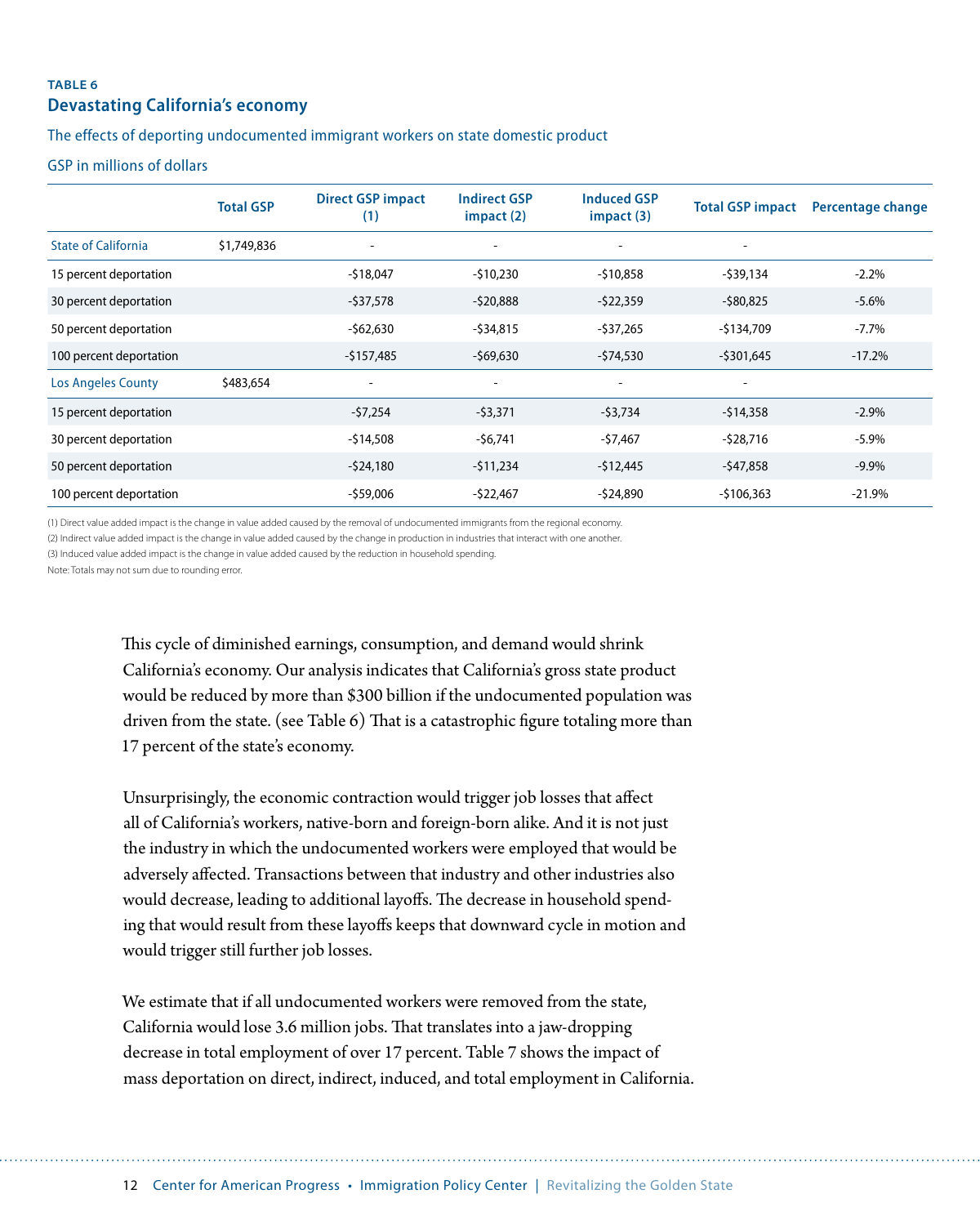#### **Table 7 Collapsing California**

#### The consequences of mass deportation on jobs in California

#### Jobs in thousands

|                            | <b>Total</b><br>employment | <b>Direct</b><br>employment<br>impact(1) | <b>Indirect</b><br>employment<br>impact(2) | <b>Induced</b><br>employment<br>impact (3) | <b>Total</b><br>employment<br>impact | <b>Total employment</b><br>impact as percent of<br>total employment |
|----------------------------|----------------------------|------------------------------------------|--------------------------------------------|--------------------------------------------|--------------------------------------|---------------------------------------------------------------------|
| <b>State of California</b> | 20,620                     | $\overline{\phantom{0}}$                 | $\overline{\phantom{a}}$                   | $\overline{\phantom{0}}$                   | $\overline{a}$                       | 100%                                                                |
| 15 percent deportation     |                            | $-264$                                   | $-126$                                     | $-133$                                     | $-523$                               | $-2.5%$                                                             |
| 30 percent deportation     |                            | $-529$                                   | $-253$                                     | $-266$                                     | $-1,047$                             | $-5.1%$                                                             |
| 50 percent deportation     |                            | $-881$                                   | $-421$                                     | $-443$                                     | $-1,745$                             | $-8.5\%$                                                            |
| 100 percent deportation    |                            | $-1,856$                                 | $-843$                                     | -886                                       | $-3,585$                             | $-17.4%$                                                            |
| <b>Los Angeles County</b>  | 5,674                      | $\overline{\phantom{0}}$                 | $\overline{\phantom{a}}$                   | $\qquad \qquad -$                          | $\overline{\phantom{0}}$             | 100%                                                                |
| 15 percent deportation     |                            | $-104$                                   | $-40$                                      | $-44$                                      | $-187$                               | $-3.3\%$                                                            |
| 30 percent deportation     |                            | $-208$                                   | $-79$                                      | -88                                        | $-375$                               | $-6.6\%$                                                            |
| 50 percent deportation     |                            | $-346$                                   | $-132$                                     | $-146$                                     | $-624$                               | $-11.0%$                                                            |
| 100 percent deportation    |                            | $-692$                                   | $-264$                                     | $-293$                                     | $-1,248$                             | $-21.9%$                                                            |

(1) Direct employment impact is the change in employment caused by the removal of undocumented immigrants from the regional economy.

(2) Indirect employment impact is the effect on employment in one industry caused by a change in employment in another industry, as a result of the interaction between industries. For instance, when employment is reduced in a given industry (direct), transactions between that industry and others decrease, and thus, more employees are laid off (indirect).

(3) Induced employment impact is the change in employment caused by a reduction in household spending, which happens when a drop in demand for goods and services causes a drop in an industry's demand for employment.

Note: Totals may not sum due to rounding error.

Our presentation of the consequences of mass deportation in California's agricultural industry is obviously germane here, too. Some jobs done by undocumented immigrants would be filled by currently unemployed workers, but some positions would take time to fill and many would never be filled. Small businesses in particular, which often operate close to the margin, would be hurt or forced to close down. The immediate consequences would be undeniably significant and the economy, even after recalibration, would be diminished.

No doubt businesses would make adjustments to their business organization the amount of labor, capital, and technology used—as a result of mass deportation. Nonetheless, removing these people from the economy creates a significant hole in gross state product, even after considering these adjustments. In fact, using results from a national computational general equilibrium, or CGE, model that allows us to account for such adjustments, our earlier report on Arizona determined that removal of the nation's entire undocumented population would trigger a \$2.6 trillion loss in cumulative gross domestic product over 10 years.<sup>18</sup>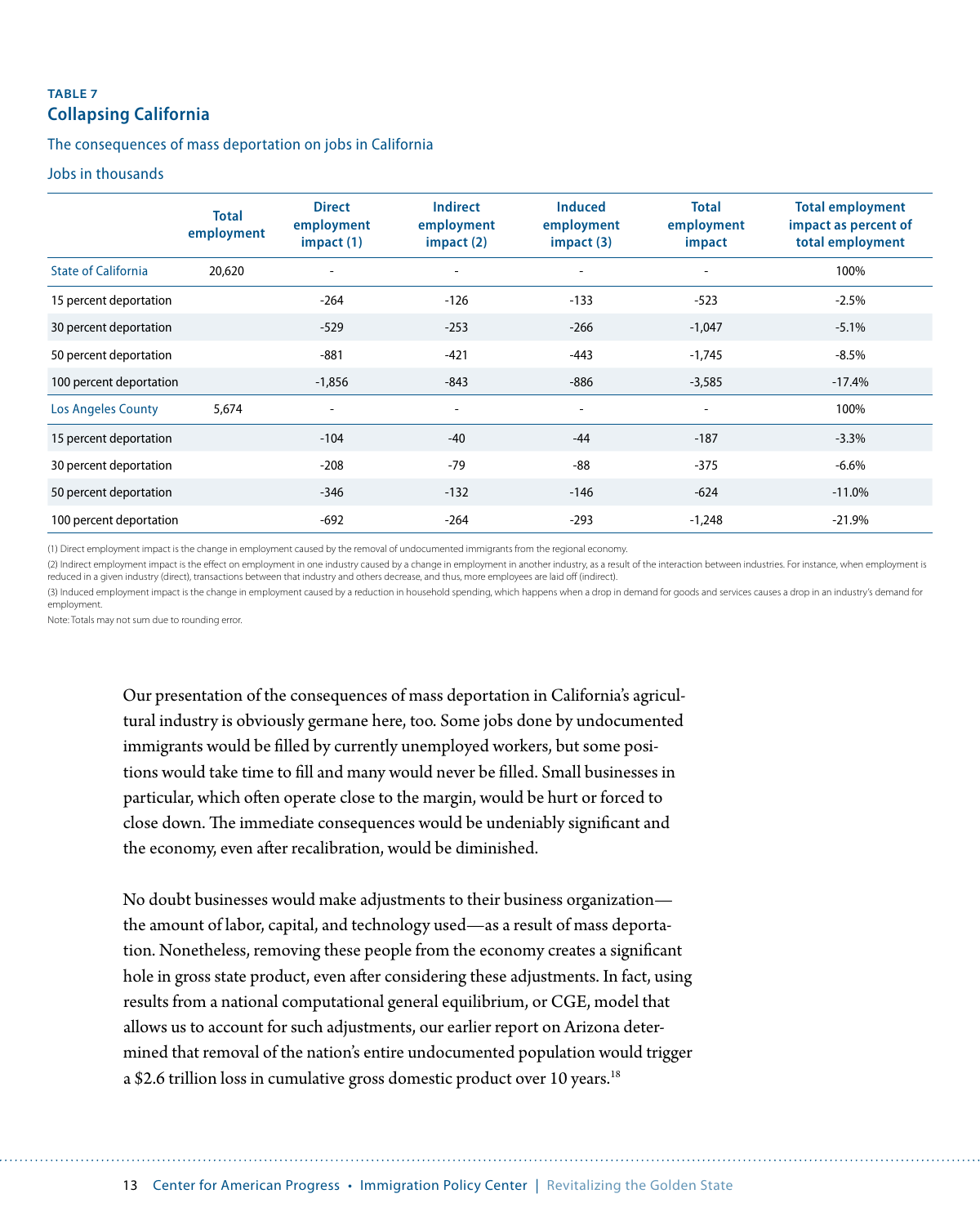#### **Table 8 Mass deportation means lost tax revenues**

#### The effects of deportation on state tax revenues

#### Millions of dollars

|                         | Personal taxes (1) | <b>Business taxes (2)</b> | Sales taxes | <b>Total taxes</b> | <b>Total tax change</b> | <b>Percent change</b> |
|-------------------------|--------------------|---------------------------|-------------|--------------------|-------------------------|-----------------------|
| State of California (3) | \$84,729           | \$150,012                 | \$114,781   | \$349,522          | \$0                     | $0\%$                 |
| 15 percent deportation  | \$83,647           | \$148,122                 | \$113,305   | \$345,074          | $-54,448$               | $-1.3%$               |
| 30 percent deportation  | \$82,565           | \$146,232                 | \$111,829   | \$340,626          | $-58,896$               | $-2.5%$               |
| 50 percent deportation  | \$81,122           | \$143,711                 | \$109,861   | \$334,694          | $-514,828$              | $-4.2%$               |
| 100 percent deportation | \$77,514           | \$137,409                 | \$104,941   | \$319,864          | $-529,658$              | $-8.5\%$              |
| Los Angeles County (3)  | \$20,752           | \$39,398                  | \$29,646    | \$89,796           | \$0                     | 0%                    |
| 15 percent deportation  | \$20,392           | \$38,724                  | \$29,123    | \$88,239           | $-51,557$               | $-1.7\%$              |
| 30 percent deportation  | \$20,033           | \$38,049                  | \$28,601    | \$86,683           | $-53.113$               | $-3.5%$               |
| 50 percent deportation  | \$19,554           | \$37,149                  | \$27,904    | \$84,607           | $-55,189$               | $-5.8\%$              |
| 100 percent deportation | \$18,355           | \$34,900                  | \$26,163    | \$79,418           | $-510,378$              | $-11.6%$              |

(1) Personal taxes include income tax, motor vehicle license fees, property tax and other non-tax fines and fees.

(2) Business taxes include corporate profits tax, dividends, motor vehicle license fees, property tax, severance tax and other taxes.

(3) IMPLAN base data. This case represents the economy without deportation changes.

Operating for an extended time with a depleted workforce may mean the difference between keeping the doors to a business open or shutting them for good. And that goes for state and county government operations, too. Even in the best of economic times, no state or county government can afford to pursue policies that lead to economic contraction and lost jobs. Amid the currently tepid economic recovery, a policy that would force the state to forego more than \$29 billion in tax revenues is more than self-defeating—it is leadership malpractice. (see Table 8)

This section of our report highlights the drastic economic and fiscal consequences awaiting California and Los Angeles County if it proceeds with its efforts to drive out all of its undocumented immigrants. The next section details why doing just the opposite—requiring undocumented immigrants to register and work legally in California—would have precisely the opposite effect.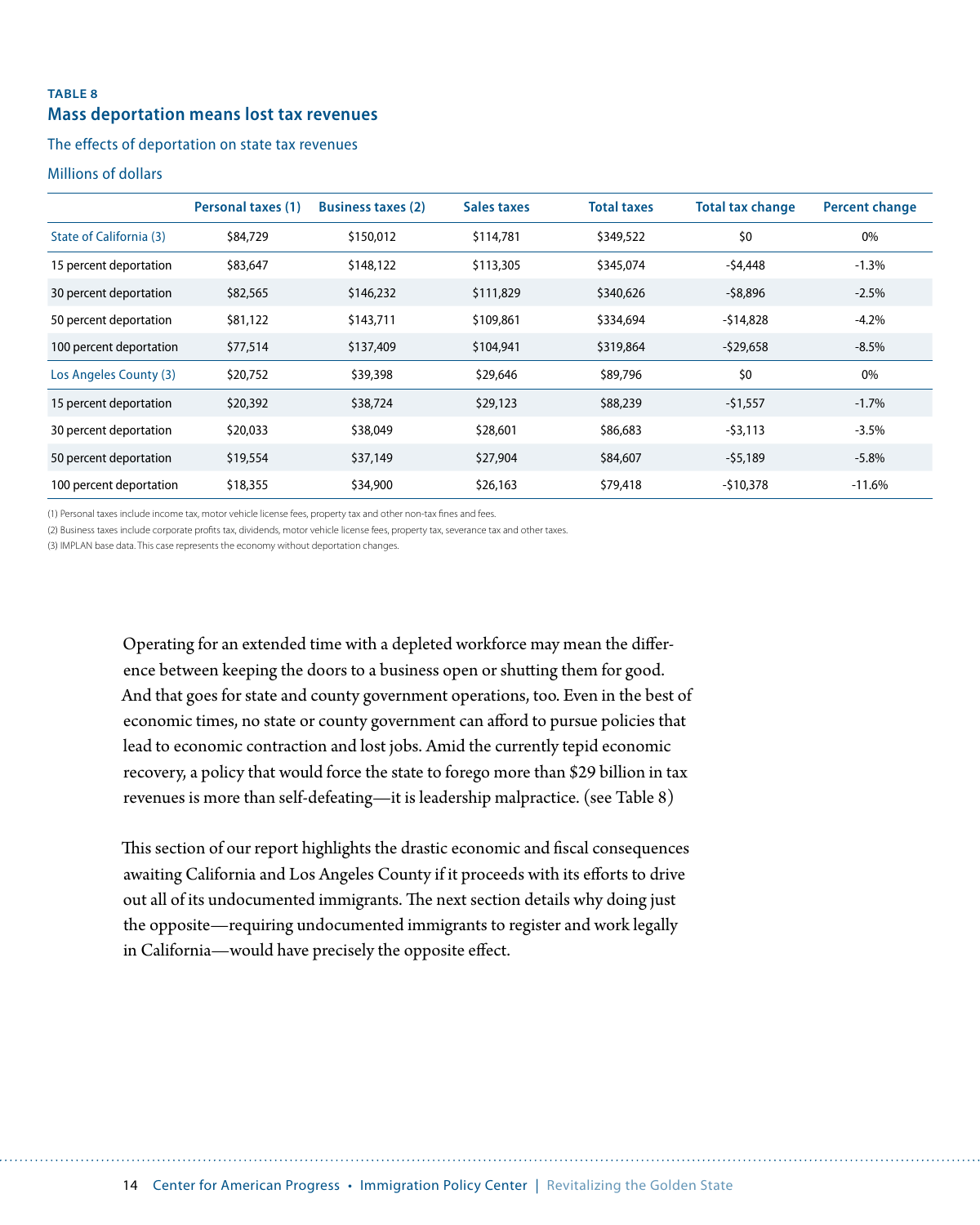# <span id="page-17-0"></span>The benefits of legalizing undocumented immigrants to work in California

Undocumented workers in California and elsewhere around the country operate on the margins of the economy and are unable to realize their full earning potential. Many of them are nonetheless deeply embedded in communities, often in nuclear families with legal residents and U.S. citizens. In fact, 62 percent have been living in the United States for more than eleven years.<sup>19</sup> Despite unprecedented federal enforcement efforts and historic numbers of deportations, the undocumented population has remained largely stable.<sup>20</sup> Even if it were possible to expel every undocumented immigrant from California, the analysis above demonstrates that such a goal would be economically self-defeating.

By contrast, our analysis shows that bringing all undocumented workers legally into the California workforce would be unquestionably beneficial to the state economy and all its residents. A state program that required undocumented immigrants to register, undergo background checks, pay taxes, and get right with the law would level the playing field for all workers and all employers.<sup>21</sup> States acting on their own cannot, constitutionally speaking, enact these kinds of policies, although recently Utah passed legislation seeking federal permission to do just that—provide work permits to the state's undocumented immigrants.

Ultimately, only the federal government can resolve the status of the undocumented. But for the purposes of our analysis we examine in this section of the paper what would happen if California's workforce was legalized.

The result: reform would create jobs and raise wages for all workers.<sup>22</sup> And it would increase tax revenues for California, which is projected to face a budget shortfall of \$25.4 billion in 2011-2012.<sup>23</sup> Rather than pursue a strategy that cuts against the state's economic and fiscal interests, the California legislature should pressure Congress to enact pro-growth reforms like requiring the undocumented population and exploitive employers to get right with the law.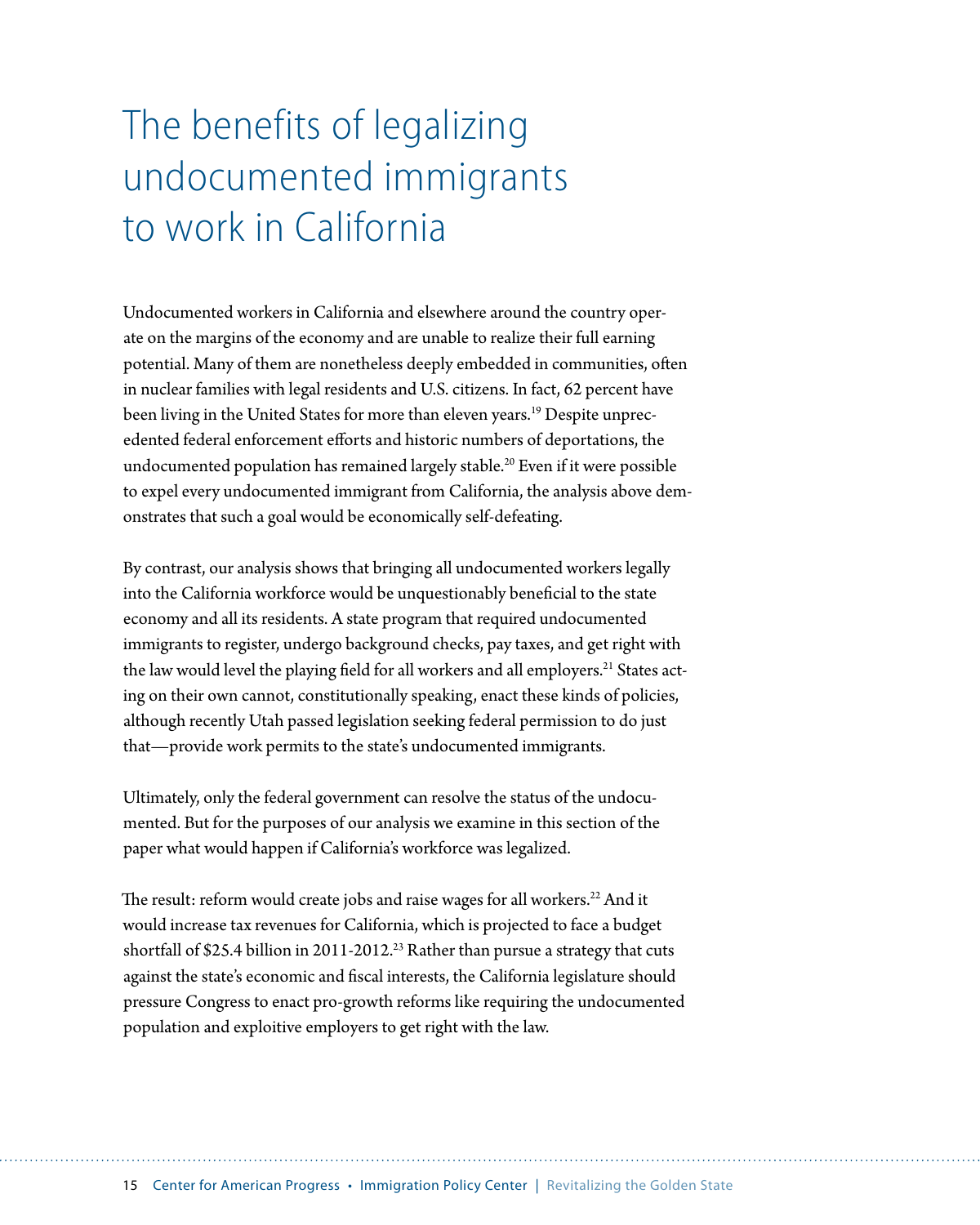#### **TABLE 9 Raising California**

The effects of legalizing undocumented workers on income and employment in California

#### Jobs in thousands

|                         | Labor income<br>increase (millions) | <b>Direct</b><br>employment<br>gain(1) | Indirect<br>employment<br>qain(2) | <b>Induced</b><br>employment<br>gain(3) | <b>Total</b><br>employment<br>gain | <b>Total employment</b><br>gain as percent of<br>total employment |
|-------------------------|-------------------------------------|----------------------------------------|-----------------------------------|-----------------------------------------|------------------------------------|-------------------------------------------------------------------|
| State of California (4) | \$976,240                           | $\overline{\phantom{a}}$               | $\overline{\phantom{a}}$          | $\overline{\phantom{0}}$                | $\overline{\phantom{0}}$           | 20,620                                                            |
| Legalization            | \$26,930                            | 349                                    | 128                               | 155                                     | 633                                | 3.1%                                                              |
| Los Angeles County (4)  | 264,298                             |                                        | $\overline{\phantom{a}}$          | $\overline{\phantom{0}}$                |                                    | 5,674                                                             |
| Legalization            | \$10,305                            | 120                                    | 41                                | 50                                      | 211                                | 3.7%                                                              |

(1) Direct employment gain is the increase in employment caused by the legalization of all undocumented immigrants in the regional economy.

(2) Indirect employment gain is the increase in employment in one industry caused by a change in employment in another industry, as a result of the interaction between industries. For instance, when employment is increased in a given industry (direct), transactions between that industry and others increase, and thus, more jobs are created (indirect).

(3) Induced employment gain is the increase in employment caused by an increase in household spending. As more jobs are created, demand for goods and services increases and increases an industry's demand for employment.

(4) IMPLAN base data. This case represents the economy without any changes in employment or other values.

Note: Totals may not sum due to rounding error.

Undocumented immigrant workers earn about 18 percent less in wages than legal workers.<sup>24</sup> A program that required all undocumented immigrants to earn legal status would increase labor income and employment in the state by closing the wage gap between documented and undocumented workers. We estimate that legalizing the undocumented workers in California would increase labor income in the state by nearly \$27 billion. (see Table 9)

As the legalized worker and her family spend the increased earnings on new clothes, a down payment on a car, or a new apartment, the effect reverberates throughout the economy. Clothing stores, car dealers, and rental agencies boost their sales and hire more staffs. In other words, the increase in economic output and consumer spending would precipitate a spike in demand for goods and services. Instead of the downward spiral produced by extracting these workers from the state's economy, requiring them to earn legal status would precipitate a virtuous cycle of growth in jobs and revenue. Our modeling shows that legalizing these workers would add 633,000 jobs to the hard-hit California economy (see Table 9) and increase the state's tax revenues by \$5.3 billion. (see Table 10)

The choice, then, between legalizing undocumented immigrants to work in California or instead to deport them is really no choice at all from an economic standpoint. The stated goal of enforcement-only measures like S.B. 1070 is to drive the undocumented population out of the state. The proponents of this type of legislation claim to be acting in the best interests of native-born Americans, but that's simply not true.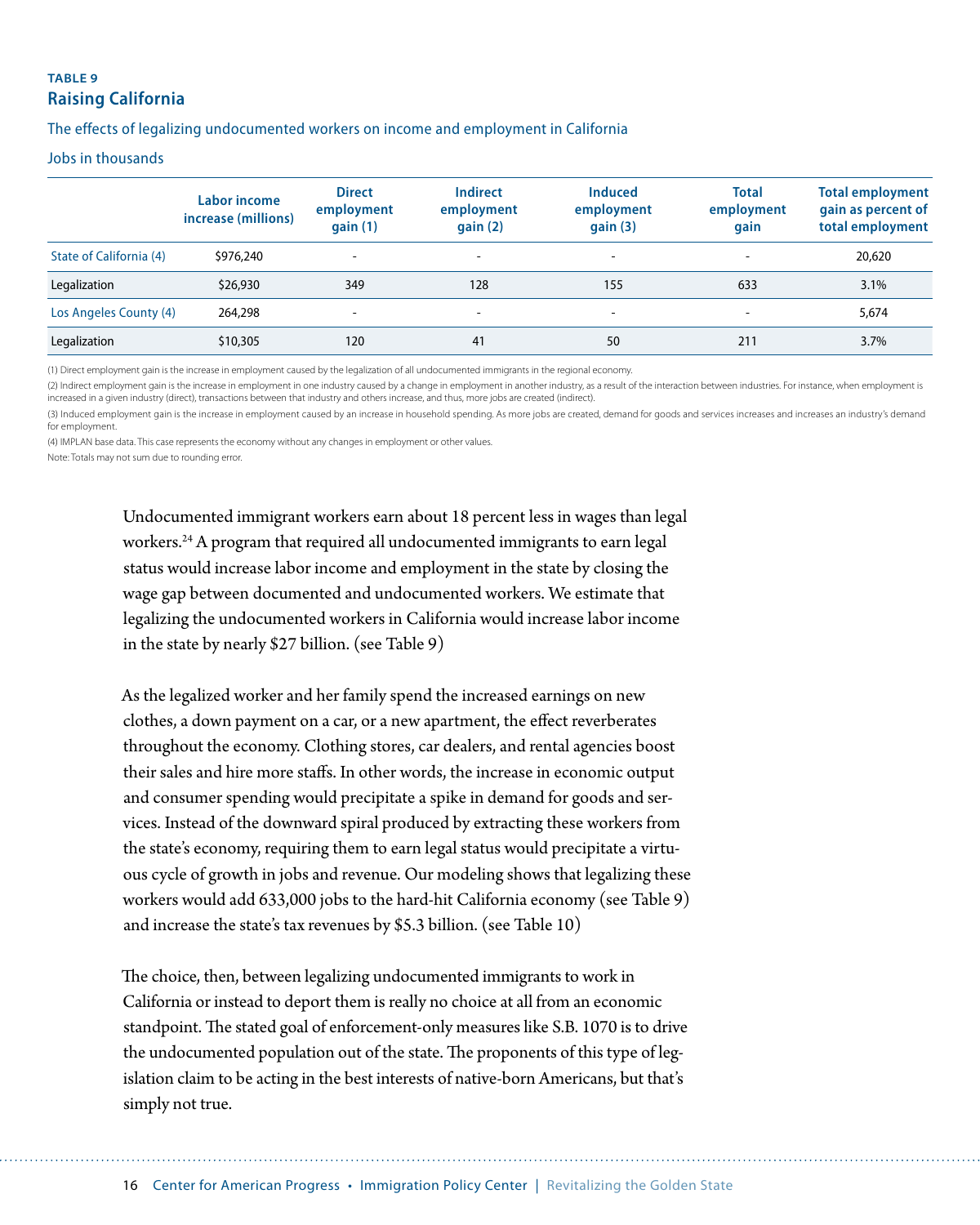#### **Table 10 Boosting tax revenues by the millions**

|                         | Personal taxes (1) | <b>Business taxes (2)</b> | Sales taxes | <b>Total taxes</b> | <b>Total tax change</b> | <b>Percent change</b> |
|-------------------------|--------------------|---------------------------|-------------|--------------------|-------------------------|-----------------------|
| State of California (4) | \$84,729           | \$150,012                 | \$114,781   | \$349,522          | \$0                     | 0%                    |
| Legalization            | \$1,264            | \$2,261                   | \$1,793     | \$5,318            | \$5,318                 | 1.5%                  |
| Los Angeles County (4)  | \$20,752           | \$39,398                  | \$29,646    | \$89,796           | \$0                     | 0%                    |
| Legalization            | \$411              | \$804                     | \$638       | \$1,853            | \$1,853                 | 2.1%                  |

#### The effects of legalizing undocumented workers on state tax revenue in California

(1) Personal taxes include income tax, motor vehicle license fees, property tax, and other non-tax fines and fees.

(2) Business taxes include corporate profits tax, dividends, motor vehicle license fees, property tax, severance tax, and other taxes.

(3) IMPLAN base data. This case represents the economy without deportation changes.

The economic analysis in this report demonstrates that if that goal were realized, then the exact opposite result would occur. Native-born Americans in California would suffer devastating economic losses. If California passed and successfully implemented an Arizona style law, it would:

- Trigger a loss of 3.6 million jobs
- Decrease total employment in the state by more than 17 percent
- Reduce the state's tax revenues by 8.5 percent.

The impact on driving undocumented workers from Los Angeles County, with its large immigrant population, would be profound as well. It would eliminate 1.3 million jobs for immigrant and native-born workers alike, and decrease total employment by a whopping 21.9 percent.

A sober analysis of the economic implications of S.B. 1070-style laws should lead state legislators of every political stripe to reject the approach. There is a practical, common-sense alternative that carries unequivocally positive economic impacts: a federal policy that requires undocumented immigrants to register, pay taxes, and earn legal status. The foregoing analysis shows that legalizing the undocumented population in California would add 633,000 jobs and increase tax revenues by \$5.3 billion.

If state legislators really intend to promote the best interests of their constituents, they should reject these counterproductive deportation initiatives and focus instead on holding their federal counterparts responsible for reforming our immigration laws.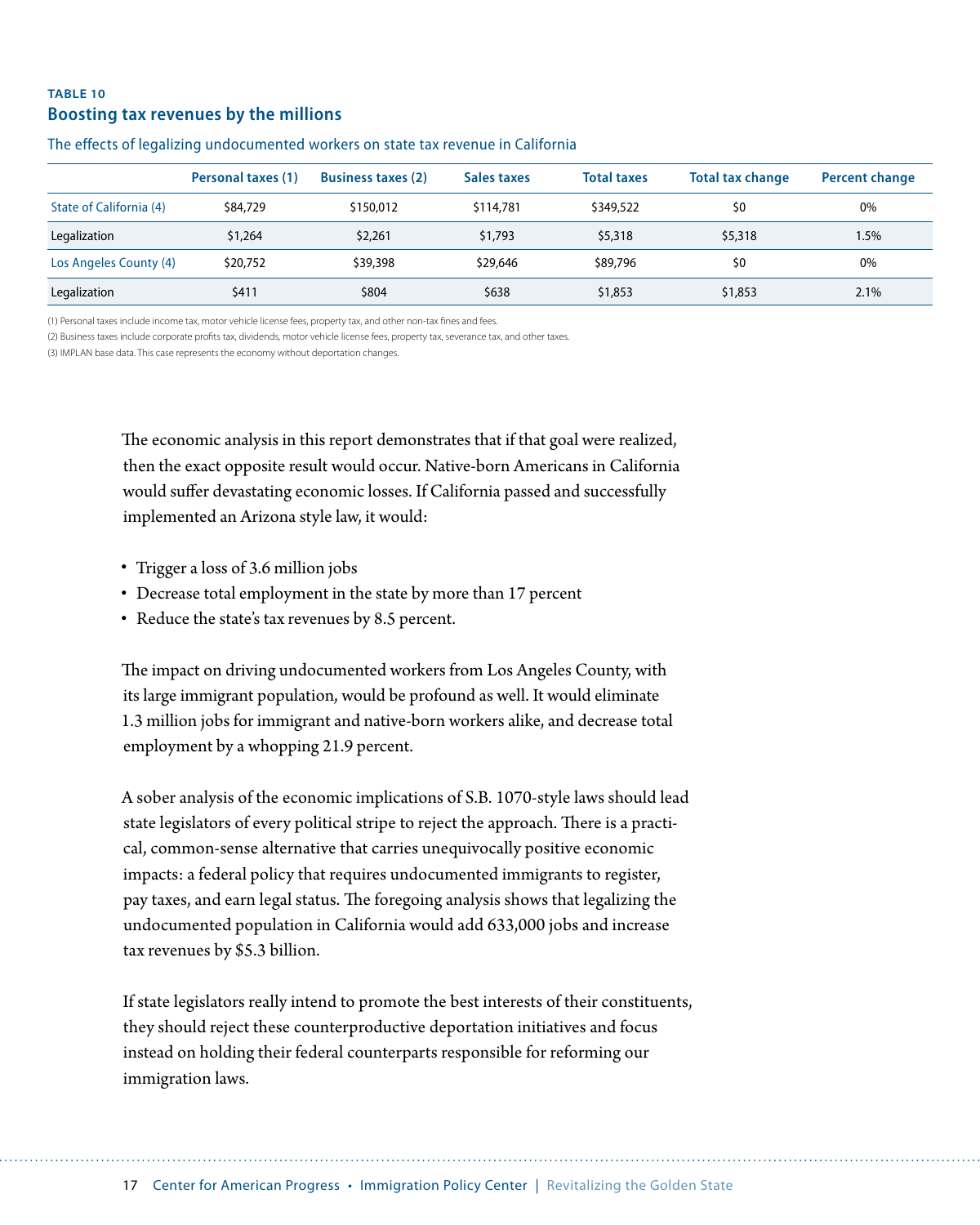# <span id="page-20-0"></span>Appendix: Methodology

This study uses the term "undocumented" immigrants to describe those individuals who are not U.S. citizens or legal residents. Estimates of the number of people in each of these immigrant groups come largely from studies performed by the Pew Hispanic Center using the so-called "residual methodology" developed by Jeffrey Passel, a senior demographer at Pew and the leading national expert on the demographics of the undocumented population.

This methodology estimates "undocumented" residents (or workers) by subtracting the number of estimated legal residents from total foreign-born population based on data from the Department of Commerce's Census Bureau Current Population Survey. The difference between total foreign-born residents and those residing legally are known as "unlawful," "unauthorized," or "illegal" immigrants. The methodology controls for temporary workers, international students, and other foreign-born residents who may affect the accuracy of the estimates. It also controls for omitted surveys and other possible reporting errors.

#### About IMPLAN

This study uses so-called IMPLAN input-output models of the California and Los Angeles County economies, which allows researchers to calculate the impacts resulting from changes in policy and economic activity. The study estimates the impacts on economic output and employment in each industry, and the resulting impact on tax contributions, given a range of assumed changes to migrationrelated policies. The model allows identification of direct economic effects in affected industries, indirect effects in related industries, and induced affects that cascade through the economy.

The IMPLAN input-modeling approach—IMPLAN stands for "IMpact analysis for PLANning"—is most useful and appropriate in analyzing the short-term shock to a state economy that would be immediately felt from a significant policy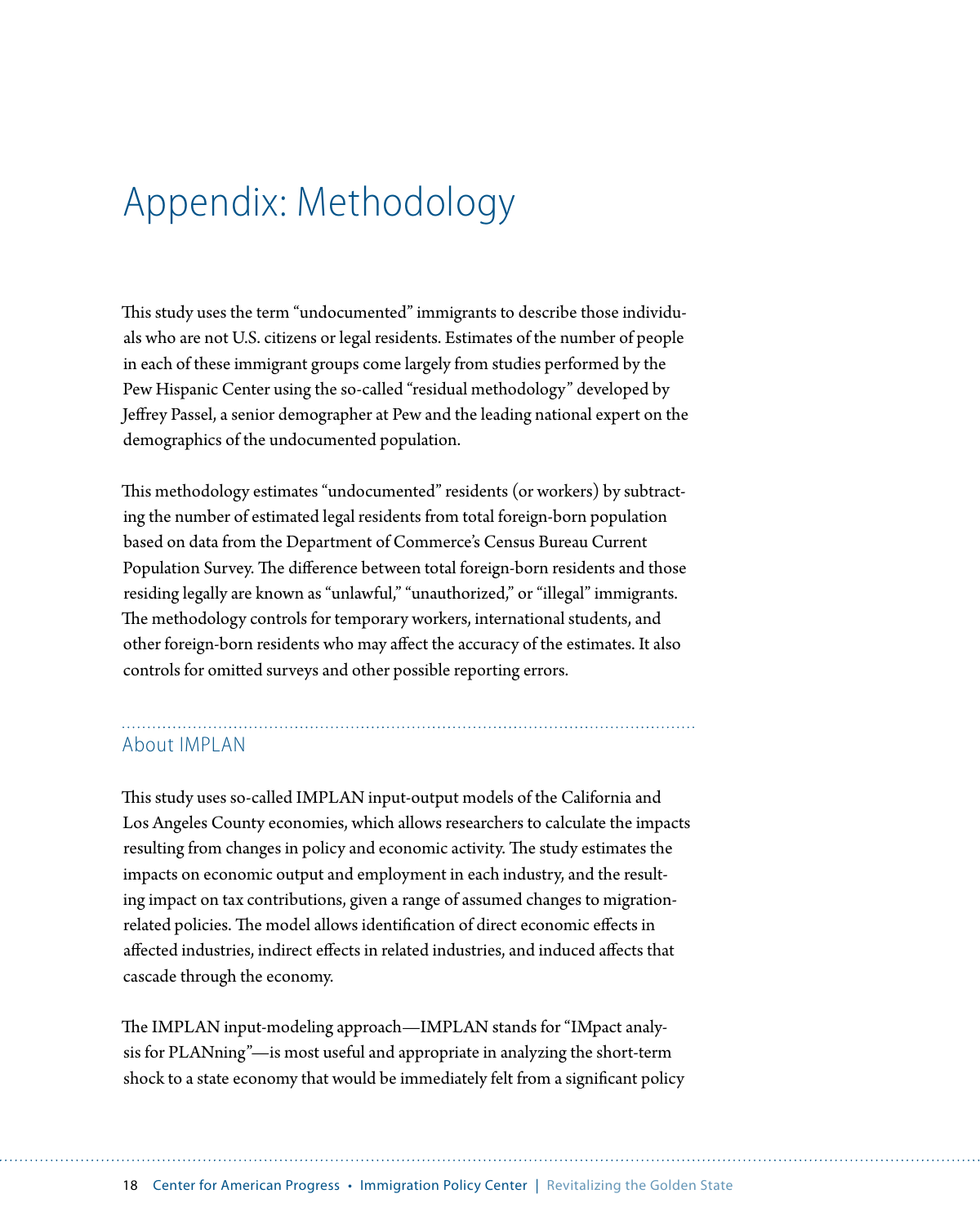#### **Table A1 General sources and assumptions used in this report**

| Source                                         | <b>Basic assumption</b>                                                                                                                   | <b>Impacts</b>                                                                                                                               |
|------------------------------------------------|-------------------------------------------------------------------------------------------------------------------------------------------|----------------------------------------------------------------------------------------------------------------------------------------------|
| U.S. Department of Labor, 1996                 | Undocumented workers earn 18 percent<br>less than authorized workers                                                                      | Legalization would benefit not only<br>undocumented workers but also<br>would raise legal worker wages                                       |
| Pew Hispanic Center Research<br>for AZ, CA, LA | Foreign-born people represent an important<br>portion of the labor force, ranging from<br>30-40 percent.                                  |                                                                                                                                              |
| Myers, et al. 2005                             | From 2005 to 2030 population growth will be<br>6.1 million. Nearly 40 percent of that increase<br>will be in the foreign-born population. | Foreign-born workers as a propor-<br>tion of the total worker population<br>will grow approximately 1 percent<br>per year from 2010 to 2020. |

change, either a mass deportation or a mass legalization. The IMPLAN modeling approach is thus well suited to analyze the immediate and regionally specific impacts resulting from abrupt policy shifts.

Other modeling approaches, such as computable general equilibrium models, assume full adjustment in national product and factor markets over long periods of time, and thus lessen the shock that abrupt policy changes such as mass deportation can inflict on economies. Nonetheless, as our prior report conclusively demonstrated, even after such adjustments are accounted for, removal of all of these workers from the nation's economy would create a massive hole in GDP. Our report concluded that over 10 years, it would lead to a cumulative loss of \$2.6 trillion in GDP<sup>25</sup>

#### IMPLAN data

The data set used is a 2008 data file containing 442 industries. For this study, both the 2006 and 2008 IMPLAN data files were aggregated down to 34 industries. A bridge was created between the 509 and 442 industries in the IMPLAN files and the U.S. Census Bureau's industry tables. It is important to note that in this study we are using constant 2006 dollar figures provided by the IMPLAN database. (see Table A1)

#### Undocumented worker estimates

The number of undocumented workers was estimated using Pew Center estimates for California and Los Angeles County. We then applied the number of undocu-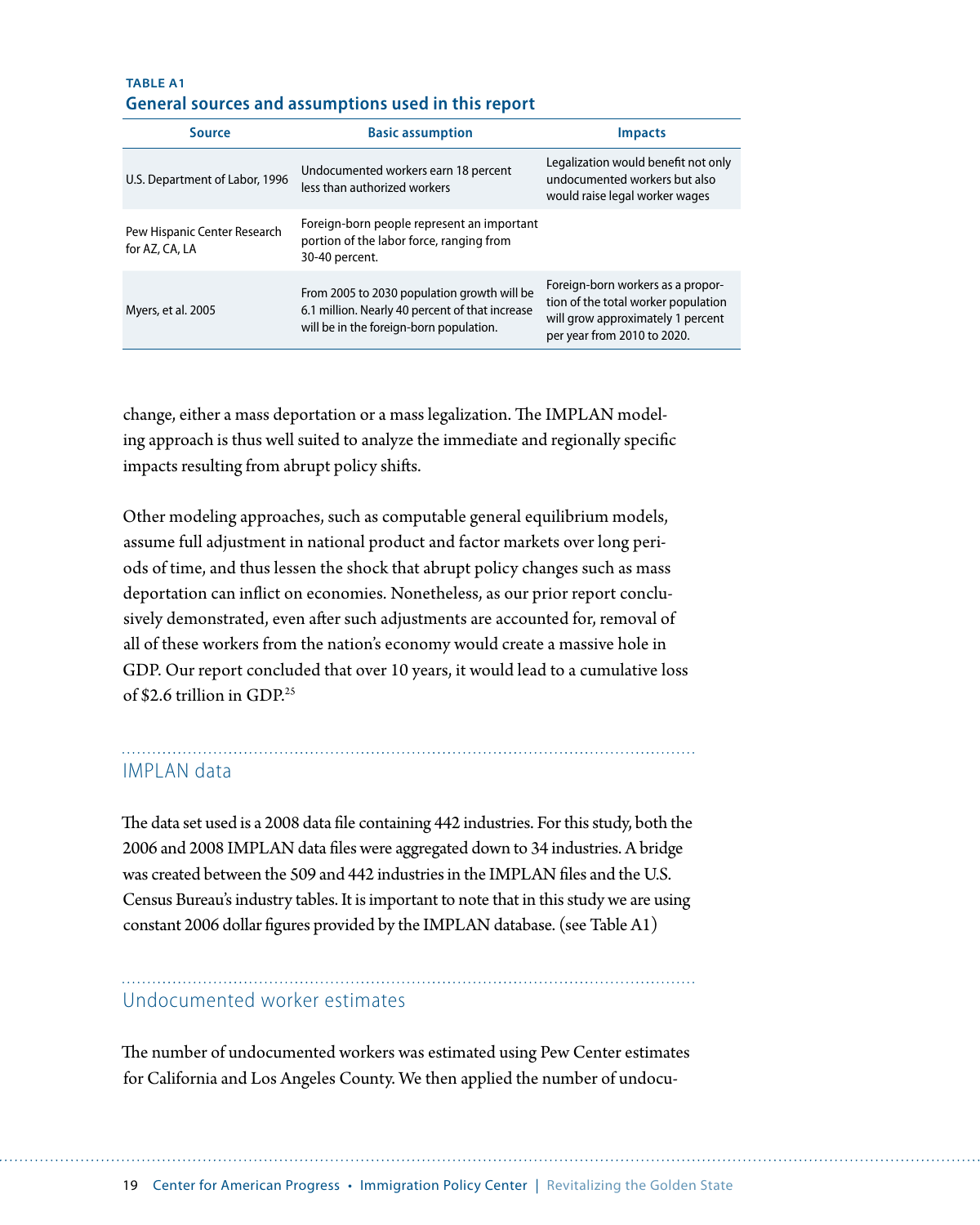mented workers to each industry using foreign-born worker percentage estimates for the economies of each region (see next section). For instance, if there were an estimated 100 undocumented workers in a given region and estimates for foreignborn workers in the construction industry in that region were 23 percent, then 23 undocumented workers were added to the construction industry and the rest were distributed using the same method.

Note**:** Because undocumented workers tend to be attracted by specific industries (construction, leisure, and hospitality), it is extremely important that they are distributed in the corresponding industries. Failure to do so could result in perverse results once the IMPLAN model is run.

#### Undocumented workers by industry

In "The Characteristics of Unauthorized Immigrants in California, Los Angeles County and the United States," the authors provide estimates of the percentage of undocumented workers in 13 aggregated industries.<sup>26</sup> Part of the original Table 18 in their book is displayed below in Table A2.

#### **Table A2**

#### **Census Bureau industry aggregations and share of undocumented workers by industry in California and Los Angeles County**

| <b>Industry</b>                        | <b>California</b> | <b>Los Angeles</b> |
|----------------------------------------|-------------------|--------------------|
| Agriculture, forestry, fishing/hunting | 22%               | 18%                |
| Mining                                 | 0%                | 0%                 |
| Construction                           | 15%               | 27%                |
| Manufacturing                          | 14%               | 22%                |
| Wholesale and retail trade             | 8%                | 12%                |
| Transportation and utilities           | 8%                | 13%                |
| Information                            | 8%                | 4%                 |
| <b>Financial activities</b>            | 3%                | 5%                 |
| Professional and business services     | 10%               | 11%                |
| Educational and health services        | 3%                | 5%                 |
| Leisure and hospitality                | 17%               | 24%                |
| Other services                         | 12%               | 23%                |
| Public administration                  | 0%                | 0%                 |

Source: Fortuny, Capps and Passel (tabulations of CPS 2003 and 2004 files).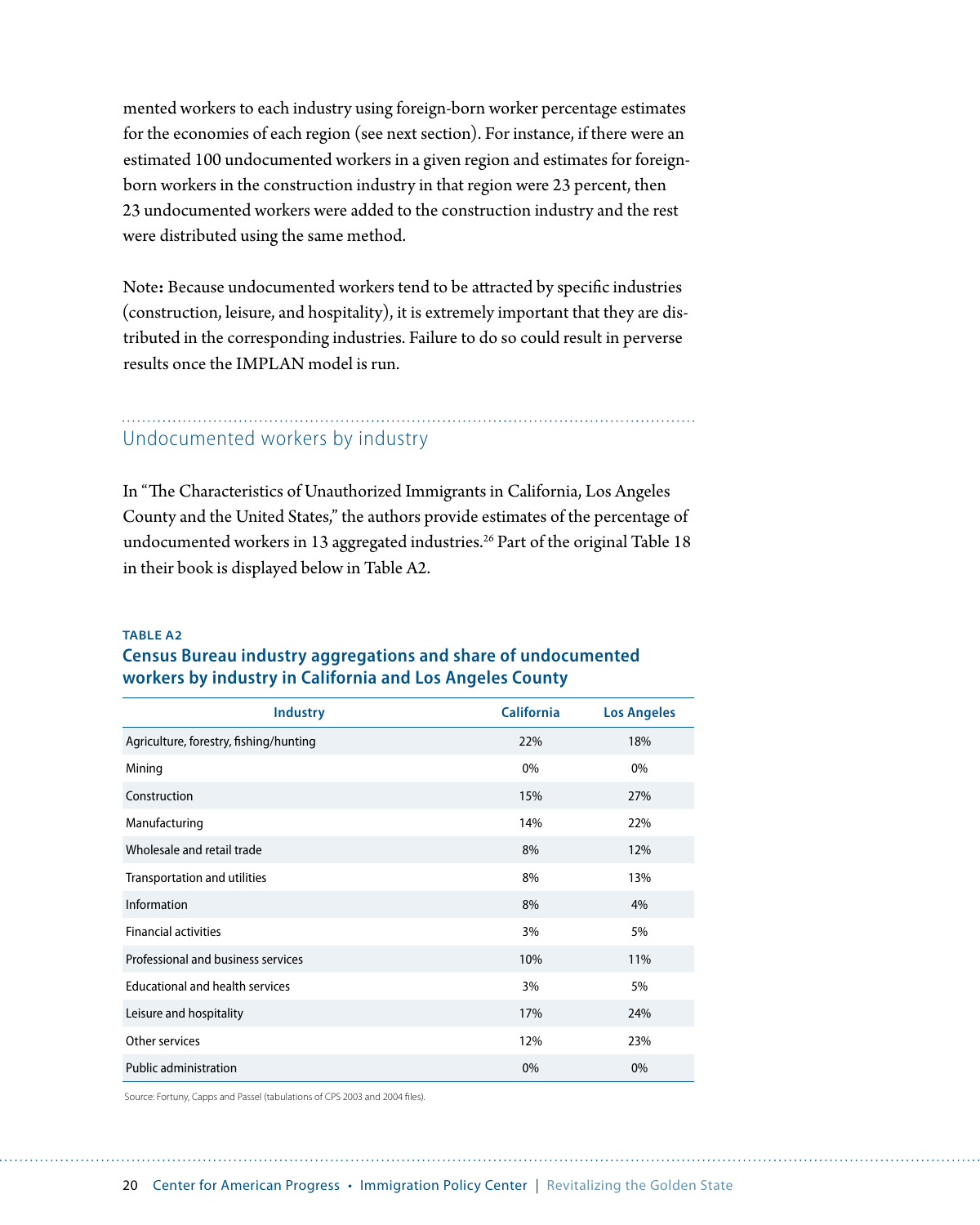This study used the above percentages to estimate the number of undocumented workers in each industry and subsequently run the IMPLAN model to estimate economic impacts.

### Undocumented worker value added contribution by industry

In order to estimate the undocumented worker contributions to gross state product in each industry, we applied the following calculation:

#### $TVA_{U} (TVA / TE)^*Uj$

Where: U—Undocumented workers in industry *j* J—Any given industry TVA—Total value added TE—Total employment

#### Deportation scenarios

In this study, we calculate the impacts resulting from the deportation of 15 percent, 30 percent, 50 percent, and 100 percent of undocumented workers. These calculations were performed by estimating the number of undocumented workers by industry and running the IMPLAN model to calculate the exact impact of these workers (all else equal).

The model provides a good estimate of how many jobs could be created or lost given the output contribution in each industry, as well as other changes in economic activity important to this study. The main economic impacts analyzed are: employment impacts, output impacts, value-added impacts, labor-income impacts, and tax impacts.

#### Wage differences between legal and undocumented workers

This study assumes undocumented workers' wages are 18 percent lower than those of legal workers. Based on this assumption, we estimated legal and undocumented workers' wages using IMPLAN base labor income. Next, we "legalized" those workers, increasing their wages to the prevailing market wage.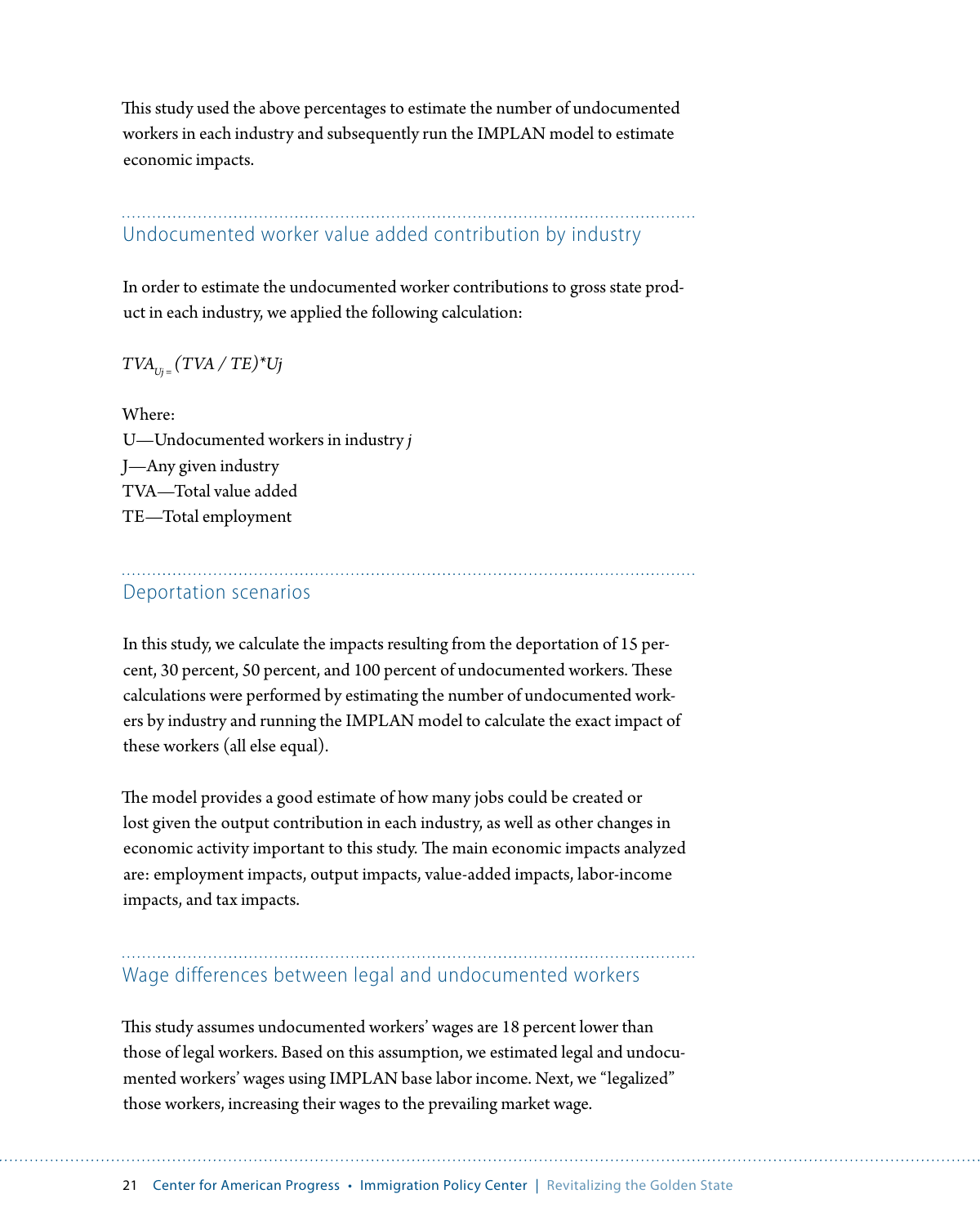When all workers across the state economy earn the same wages, the labor wage bill increases, as does output based on the increases in wage-based demand. Based on previous experiences of legalization (such as the impact of the Immigration Reform and Control Act of 1986), we assume labor productivity grows in commensurate proportion to wage increases due to legalization and a constant wage elasticity of labor demand, thus resulting in a stable employment rate.<sup>27</sup> Using the IMPLAN model, we considered output an indicator for economic activity, measuring output before and after the rise in wages to understand the impacts.

#### Fiscal analysis

Tax impacts for this study are calculated in two parts. The first part is calculated by extracting total population tax contributions for the base year (IMPLAN base year data). The second part is calculated by extracting the different percentages of undocumented workers from the economy and then comparing the results to the original IMPLAN data. The difference in tax revenue is the undocumented worker contribution.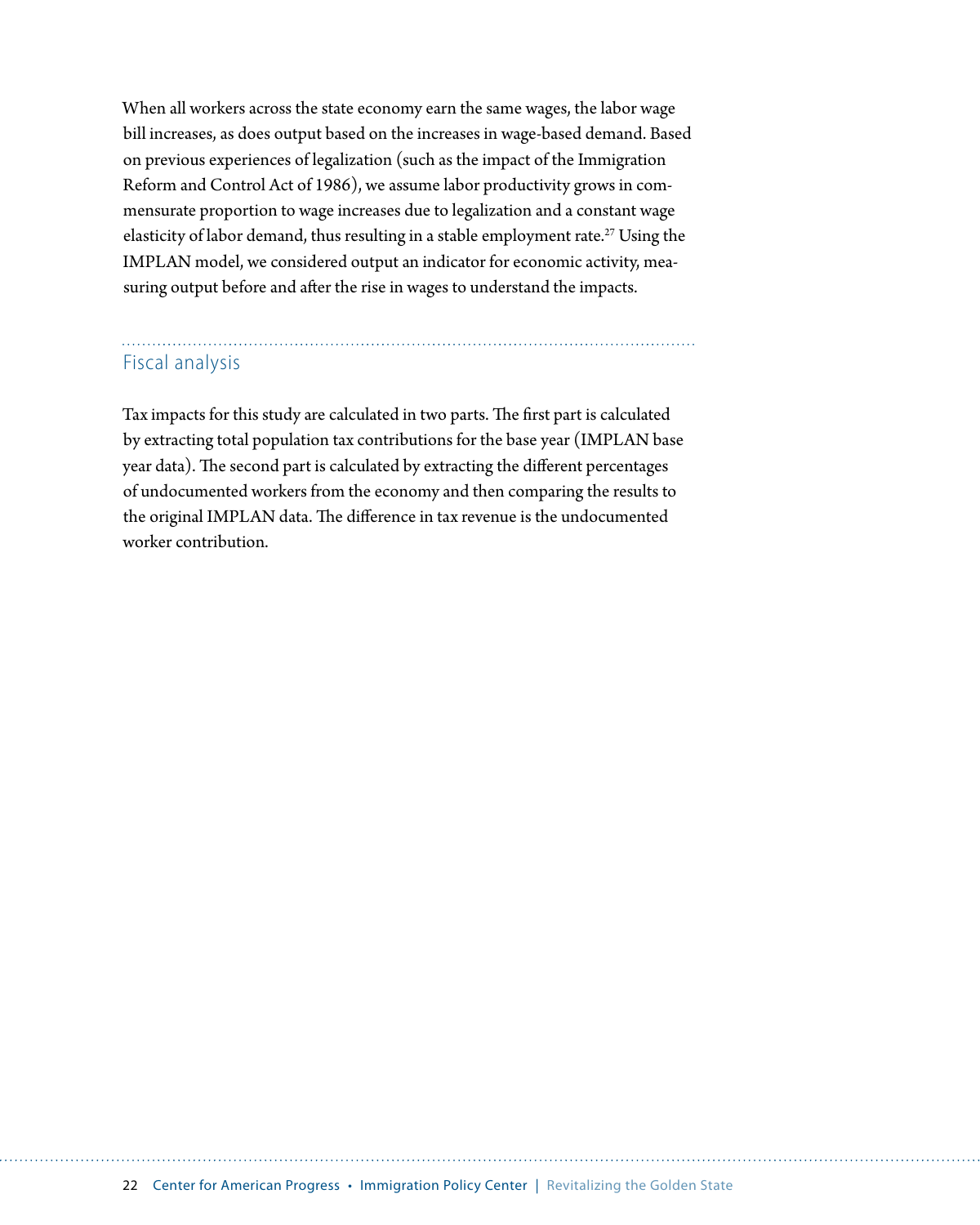# <span id="page-25-0"></span>References

- Bureau of International Labor Affairs—Division of Immigration Policy and Research. 1996. Characteristics and Labor Market Behavior of the Legalized Population Five Years Following Legalization (The Department of Labor's submission to the Administration's Report on the Effects of the Immigration Reform and Control Act). Department of Labor.
- Fortuny, Karina, Randy Capps, and Jeffrey S. Passel. 2007. "The Characteristics of Unauthorized Immigrants in California, Los Angeles County, and the United States." Washington: Urban Institute.
- Gans, Judith. 2008. "Immigrants in Arizona: Fiscal and Economic Impacts." Tucson, AZ: Udall Center for Studies in Public Policy, University of Arizona.
- Hinojosa-Ojeda, Raúl, and others. 2009. "North American Alternative Scenarios: Immigration Reform, NAFTA and the Global Economy." Working Paper. [UCLA North](http://www.naid.ucla.edu)  [American Integration and Development Center.](http://www.naid.ucla.edu)
- Myers, Dowell, John Pitkin, and Julie Park. 2005. "California Demographic Futures: Projections to 2030, by Immigrant Generations, Nativity, and Time of Arrival in U.S." Los Angeles: University of Southern California School of Policy, Planning, and Development.
- Passel, Jeffrey S. and D'Vera Cohn. 2009. "A Portrait of Unauthorized Immigrants in the United States." Washington: Pew Hispanic Center.
- Pew Hispanic Center. 2008. "Arizona: Population and Labor Force Characteristics, 2000-2006." Washington.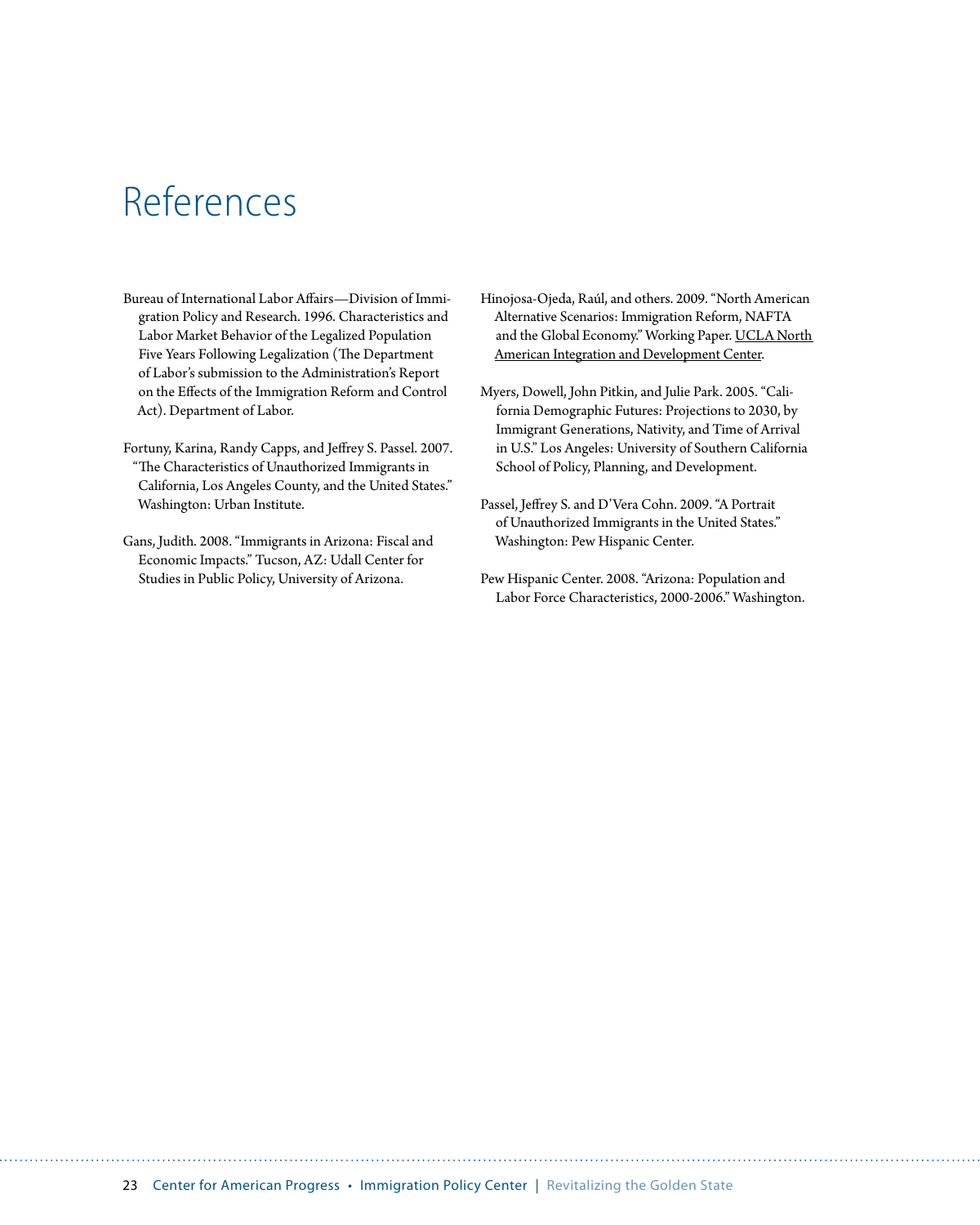### <span id="page-26-0"></span>Endnotes

- 1 Michael Hoefer, Nancy Rytina, and Bryan C. Baker, "Estimates of the [Unauthorized Immigrant Population Residing in the United States:](http://www.dhs.gov/xlibrary/assets/statistics/publications/ois_ill_pe_2010.pdf)  [January 2010](http://www.dhs.gov/xlibrary/assets/statistics/publications/ois_ill_pe_2010.pdf)" (Washington: Department of Homeland Security, 2011).
- 2 "California Petition Drive Cleared for Arizona-style Immigration Law," *The Sacramento Bee*, November 23, 2010, available at [http://blogs.](http://blogs.sacbee.com/capitolalertlatest/2010/11/calif-petition-drive-can-start.html) [sacbee.com/capitolalertlatest/2010/11/calif-petition-drive-can](http://blogs.sacbee.com/capitolalertlatest/2010/11/calif-petition-drive-can-start.html)[start.html.](http://blogs.sacbee.com/capitolalertlatest/2010/11/calif-petition-drive-can-start.html)
- 3 Gebe Martinez, "Learning from Proposition 187: California's Past is Arizona's Prologue" (Washington: Center for American Progress, 2010).
- 4 "Assembly Bill No. 26," Around the Capitol, December 6, 2010, available at [http://www.aroundthecapitol.com/billtrack/text.](http://www.aroundthecapitol.com/billtrack/text.html?bvid=20110AB2699INT) [html?bvid=20110AB2699INT](http://www.aroundthecapitol.com/billtrack/text.html?bvid=20110AB2699INT); *Illegal Immigrants*, California Assembly Bill No. 26, December 6, 2010; Lien Hoang, "Calif lawmaker promotes Ariz-like immigration bill," The San Francisco Chronicle, April 4, 2010, available at [http://www.sfgate.com/cgi-bin/article.](http://www.sfgate.com/cgi-bin/article.cgi?f=/n/a/2011/04/04/state/n163702D24.DTL&type=politics) [cgi?f=/n/a/2011/04/04/state/n163702D24.DTL&type=politics.](http://www.sfgate.com/cgi-bin/article.cgi?f=/n/a/2011/04/04/state/n163702D24.DTL&type=politics)
- 5 *Support Our Law Enforcement and Safe Neighborhoods Act*, Arizona State Senate Bill 1070, April 19, 2010. As the law states: "The provisions of this act are intended to work together to discourage and deter the unlawful entry and presence of aliens and economic activity by persons unlawfully present in the United States." Among other things, S.B. 1070 requires state and local law enforcement agencies to check the immigration status of individuals they encounter and makes it a state crime for noncitizens to not carry proper immigration documents. Although a district court judge prevented the harshest provisions of S.B. 1070 from taking effect, the bill has inspired imitators around the country.
- 6 Raul Hinojosa-Ojeda and Marshall Fitz, "A Rising Tide or a Shrinking Pie: The Economic Impact of Legalization Versus Deportation in Arizona" (Washington: Center for American Progress and Immigration Policy Center: 2011).
- 7 Edmund G. Brown Jr., "Governor's Budget Summary 2011-12" (Sacramento: State of California, 2011).
- 8 "Average undergraduate tuition and fees and room and board rates charged for full-time students in degree-granting institutions, by type and control of institution and state or jurisdiction: 2008-09 and 2009-10" (Washington: National Center for Education Statistics, 2010), available at [http://nces.ed.gov/programs/digest/d10/tables/](http://nces.ed.gov/programs/digest/d10/tables/dt10_346.asp) [dt10\\_346.asp.](http://nces.ed.gov/programs/digest/d10/tables/dt10_346.asp)
- 9 Edmund G. Brown Jr., "Governor's Budget Summary 2011-12"; Phillip Reese, "See how well your school district pays its teachers, superintendent," *The Sacramento Bee*, January 26, 2010, available at [http://](http://www.sacbee.com/2011/01/26/995141/see-how-well-your-school-district.html) [www.sacbee.com/2011/01/26/995141/see-how-well-your-school](http://www.sacbee.com/2011/01/26/995141/see-how-well-your-school-district.html)[district.html](http://www.sacbee.com/2011/01/26/995141/see-how-well-your-school-district.html); "Construction Cost Estimating Elementary School Construction Costs – Los Angeles, California," Reed Construction Data, available at [http://www.reedconstructiondata.com/rsmeans/](http://www.reedconstructiondata.com/rsmeans/models/elementary-school/california/los-angeles/) [models/elementary-school/california/los-angeles/.](http://www.reedconstructiondata.com/rsmeans/models/elementary-school/california/los-angeles/)
- 10 "U.S. Federal Contract Prices for Vaccines Recommended Universally for Children and Adolescents: 1985, 1995, April 2007," available at <http://www.317coalition.org/documents/moreresources05.pdf>; "Construction Cost Estimating Elementary School Construction Costs – Los Angeles, California," Reed Construction Data.
- 11 "Construction Cost Estimating Elementary School Construction Costs – Los Angeles, California," Reed Construction Data.
- 12 Jeffrey S. Passel and D'Vera Cohn, "A Portrait of Unauthorized Immigrants in the United States" (Washington: Pew Hispanic Center, 2009).
- 13 California has been one of the states hardest hit by the economic recession. California faces a ballooning budget deficit of \$25.4 billion, with projected deficits of \$20 billion or more lasting until 2016. Furthermore, personal incomes in the state dropped a total of \$38 billion in 2009, marking the first decline since 1938. Kevin Yamamura, "California budget shortfall twice as large as predicted," *The Sacramento Bee*, November 11, 2011, available at [http://www.](http://www.sacbee.com/2010/11/11/3176483/california-budget-shortfall-twice.html) [sacbee.com/2010/11/11/3176483/california-budget-shortfall-twice.](http://www.sacbee.com/2010/11/11/3176483/california-budget-shortfall-twice.html) [html](http://www.sacbee.com/2010/11/11/3176483/california-budget-shortfall-twice.html); Brown Jr., "Governor's Budget Summary – 2011-12."
- 14 California's unemployment rate has remained around 12.4 percent for the past year, more than 3 percent above the national rate of unemployment. More than 1 million jobs were lost as a result of the Great Recession in the state. U.S. Department of Labor, "Local Area Unemployment Statistics," available at [http://data.bls.gov/](http://data.bls.gov/pdq/SurveyOutputServlet?data_tool=latest_numbers&series_id=LASST06000003) [pdq/SurveyOutputServlet?data\\_tool=latest\\_numbers&series\\_](http://data.bls.gov/pdq/SurveyOutputServlet?data_tool=latest_numbers&series_id=LASST06000003) [id=LASST06000003](http://data.bls.gov/pdq/SurveyOutputServlet?data_tool=latest_numbers&series_id=LASST06000003).
- 15 Marshall Fitz and Angela Maria Kelley, "Stop the Conference" (Washington: Center for American Progress, 2010), available at [http://](http://www.americanprogress.org/issues/2010/11/az_tourism.html) [www.americanprogress.org/issues/2010/11/az\\_tourism.html](http://www.americanprogress.org/issues/2010/11/az_tourism.html).
- 16 Bernard L. Weinstein, Ph.D. and Terry L. Clower, Ph.D, "Telling the Truth: Dispelling the Myths About The Negative Impacts of Undocumented Residents in Farmers Branch, Texas" (Farmers Branch: Let the Voters Decide).
- 17 United Farm Workers of America Take Our Jobs Campaign, available at [http://www.takeourjobs.org.](http://www.takeourjobs.org)
- 18 Raul Hinojosa-Ojeda, "Raising the Floor for American Workers: The Economic Benefits of Comprehensive Immigration Reform" (Washington: Center for American Progress and Immigration Policy Center, 2010).
- 19 Hoefer, Rytina, and Baker, "Estimates of the Unauthorized Immigrant [Population Residing in the United States: January 2010.](http://www.dhs.gov/xlibrary/assets/statistics/publications/ois_ill_pe_2010.pdf)"
- 20 Marshall Fitz, Angela Maria Kelley, and Ann Garcia, "The Border [Security First" Argument: A Red Herring Undermining Real Security](http://www.americanprogress.org/issues/2010/08/imimgration_benchmarks.html)" (Washington: Center for American Progress, March 2011).
- 21 Marshall Fitz, and Angela Maria Kelley, "Principles for Immigration [Reform: Guidelines for Fixing Our Broken Immigration System](http://www.americanprogress.org/issues/2009/12/immigration_principles.html)" (Washington: Center for American Progress, 2009).
- 22 Hinojosa-Ojeda, "Raising the Floor for American Workers."
- 23 Brown, "Governor's Budget Summary 2011-12."
- 24 U.S. Department of Labor, Bureau of International Labor Affairs, "Characteristics and Labor Market Behavior of the Legalized Population Five Years Following Legalization" (1996).
- 25 Hinojosa-Ojeda, "Raising the Floor for American Workers."
- 26 Karina Fortuny and Randy Capps, "[The Characteristics of Unauthor](http://www.urban.org/uploadedpdf/411425_characteristics_immigrants.pdf)[ized Immigrants in California, Los Angeles County and the United](http://www.urban.org/uploadedpdf/411425_characteristics_immigrants.pdf)  [States"](http://www.urban.org/uploadedpdf/411425_characteristics_immigrants.pdf) (Washington: The Urban Institute).
- 27 Hinojosa-Ojeda, "Raising the Floor for American Workers" and Raul Hinojosa-Ojeda and others, "North American Alternative Scenarios: Immigration Reform, NAFTA and the Global Economy." Working Paper ([UCLA North American Integration and Develop](http://www.naid.ucla.edu)[ment Center](http://www.naid.ucla.edu), 2009).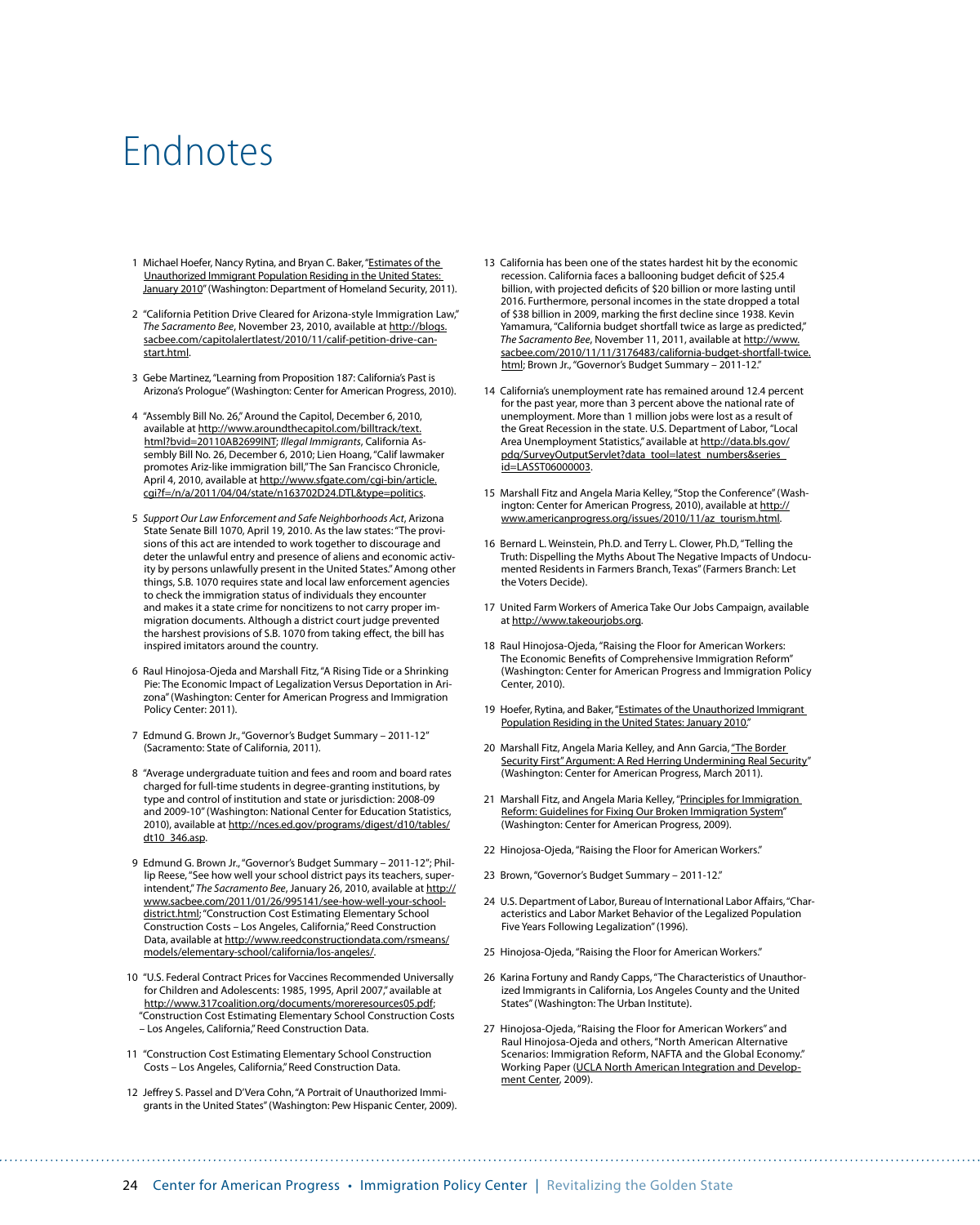#### <span id="page-27-0"></span>About the authors

**Professor Raúl Hinojosa-Ojeda** is the founding director of the North American Integration and Development Center and associate professor in the Division of Social Sciences and the César E. Chávez Department of Chicana and Chicano Studies at the University of California, Los Angeles. Born in Mexico and raised in Chicago, he received a B.A. in economics, an M.A. in anthropology, and a Ph.D. in political science at the University of Chicago. Professor Hinojosa-Ojeda has held various academic and policy research positions in a variety of universities and public institutions, including the World Bank, InterAmerican Development Bank, the White House Council of Economic Advisers, the United States Trade Representative, Stanford University, and the University of California, Berkeley. Professor Hinojosa-Ojeda founded the North American Integration and Development Center at UCLA in 1995, dedicated to developing innovative research agendas and policy pilot projects concerning globalization and development.

**Marshall Fitz** is Director of Immigration Policy at American Progress where he directs the Center's research and analysis of economic, political, legal, and social impacts of immigration policy in America and develops policy recommendations designed to further America's economic and security interests. Before holding his current position he served as the director of advocacy for the American Immigration Lawyers Association, where he led the education and advocacy efforts on all immigration policy issues for the 11,000-member professional bar association. He has been a leader in national and grassroots coalitions that have organized to advance progressive immigration policies.

#### Acknowledgements

Support for this project was provided by the UCLA Institute for Research on Labor and Employment and the UCLA North American Integration and Development Center. Ramiro Rios Flores, Walter Ewing, Ph.D., senior researcher with the Immigration Policy Center, Ann Garcia, Research Assistant at the Center for American Progress, and Sam Chatto provided valuable research assistance on this project.

Thanks for generous support from the Carnegie Corporation and the Ford Foundation.